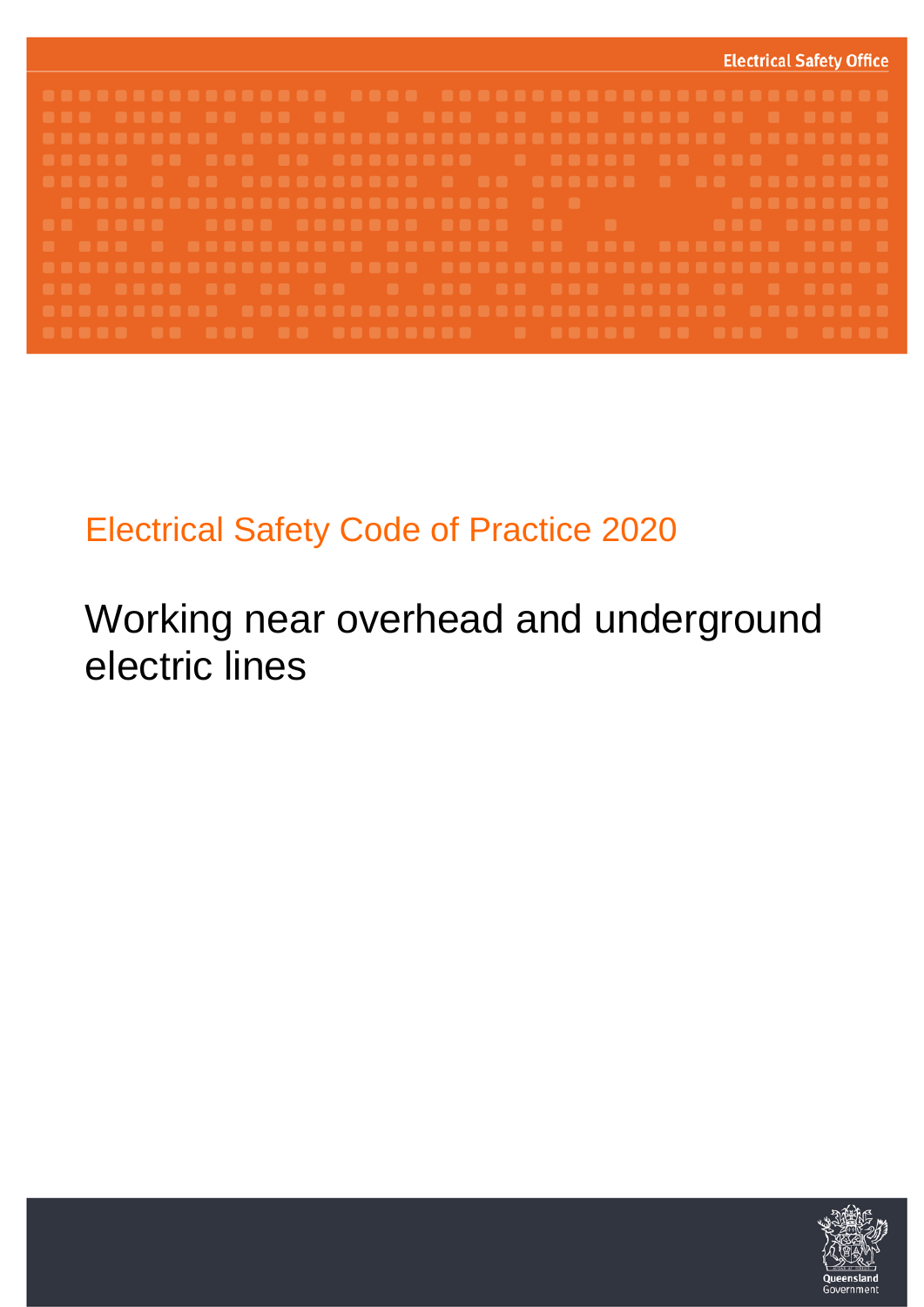This Queensland code of practice has been approved by the Minister for Education and Minister for Industrial Relations under section 44 of the *Electrical Safety Act 2002*.

This code commenced on 2 January 2020.

ESOPDF029

© The State of Queensland 2020

Copyright protects this document. The State of Queensland has no objection to this material being reproduced but asserts its right to be recognised as author of the original material and the right to have the material unaltered.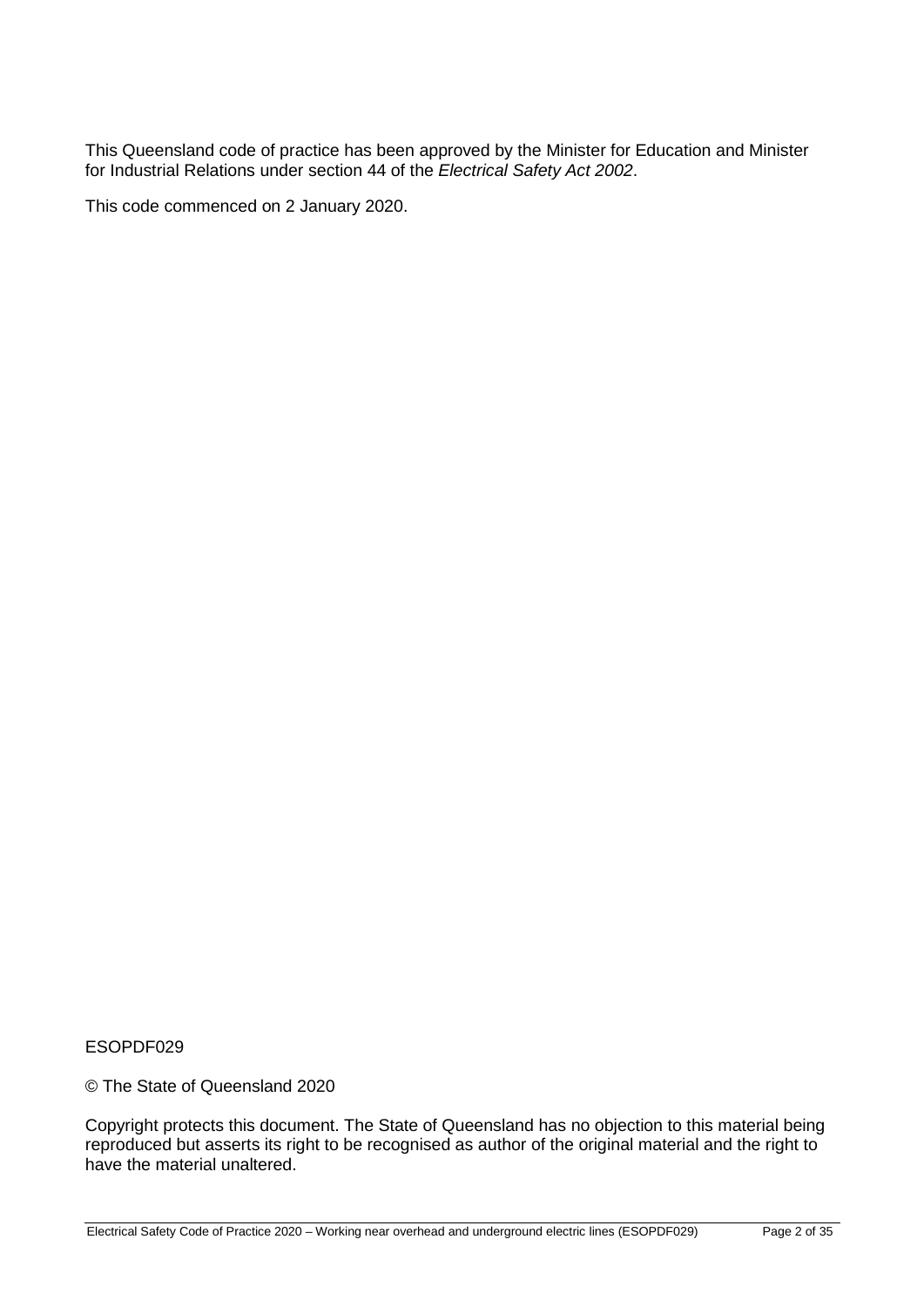# **Contents**

| $1 \quad$      |            |                                                                                            |  |  |  |
|----------------|------------|--------------------------------------------------------------------------------------------|--|--|--|
|                | 1.1        |                                                                                            |  |  |  |
|                | 1.2<br>1.3 |                                                                                            |  |  |  |
|                | 1.4        |                                                                                            |  |  |  |
| $\mathbf{2}$   |            |                                                                                            |  |  |  |
|                | 2.1        |                                                                                            |  |  |  |
|                | 2.2        |                                                                                            |  |  |  |
|                | 2.3        |                                                                                            |  |  |  |
|                | 2.4        |                                                                                            |  |  |  |
| $\mathbf{3}$   |            |                                                                                            |  |  |  |
|                | 3.1        |                                                                                            |  |  |  |
|                | 3.2<br>3.3 |                                                                                            |  |  |  |
|                | 3.4        |                                                                                            |  |  |  |
|                |            |                                                                                            |  |  |  |
| 4              | 4.1        |                                                                                            |  |  |  |
|                | 4.2        | Risk management process for operating plant working near overhead electric lines 15        |  |  |  |
|                | 4.3        |                                                                                            |  |  |  |
|                |            |                                                                                            |  |  |  |
|                |            | 4.3.2 Special provisions for working in the safety observer zone  17                       |  |  |  |
|                |            |                                                                                            |  |  |  |
|                |            | 4.4.2                                                                                      |  |  |  |
|                |            |                                                                                            |  |  |  |
| 5              |            | Work near low voltage overhead electric lines near buildings and structures19              |  |  |  |
|                | 5.1        |                                                                                            |  |  |  |
|                |            | 5.2 The no-touch and exclusion zones for low voltage lines near buildings and structures19 |  |  |  |
|                |            | 5.2.1 Exclusion zones for low voltage overhead lines near buildings and structures 20      |  |  |  |
|                | 5.3        | Risk management process for work near low voltage overhead electric lines near             |  |  |  |
|                |            |                                                                                            |  |  |  |
| 6              | 6.1        |                                                                                            |  |  |  |
|                | 6.2        |                                                                                            |  |  |  |
|                | 6.3        | Risk management process for clearing vegetation near overhead electric lines 22            |  |  |  |
| $\overline{7}$ |            |                                                                                            |  |  |  |
|                | 7.1        |                                                                                            |  |  |  |
|                | 7.2        | Risk management process for agricultural work near overhead electric lines 23              |  |  |  |
| 8              |            |                                                                                            |  |  |  |
|                | 8.1        |                                                                                            |  |  |  |
|                | 8.2<br>8.3 |                                                                                            |  |  |  |
|                |            |                                                                                            |  |  |  |
|                | 8.4        |                                                                                            |  |  |  |
|                |            | 8.4.1                                                                                      |  |  |  |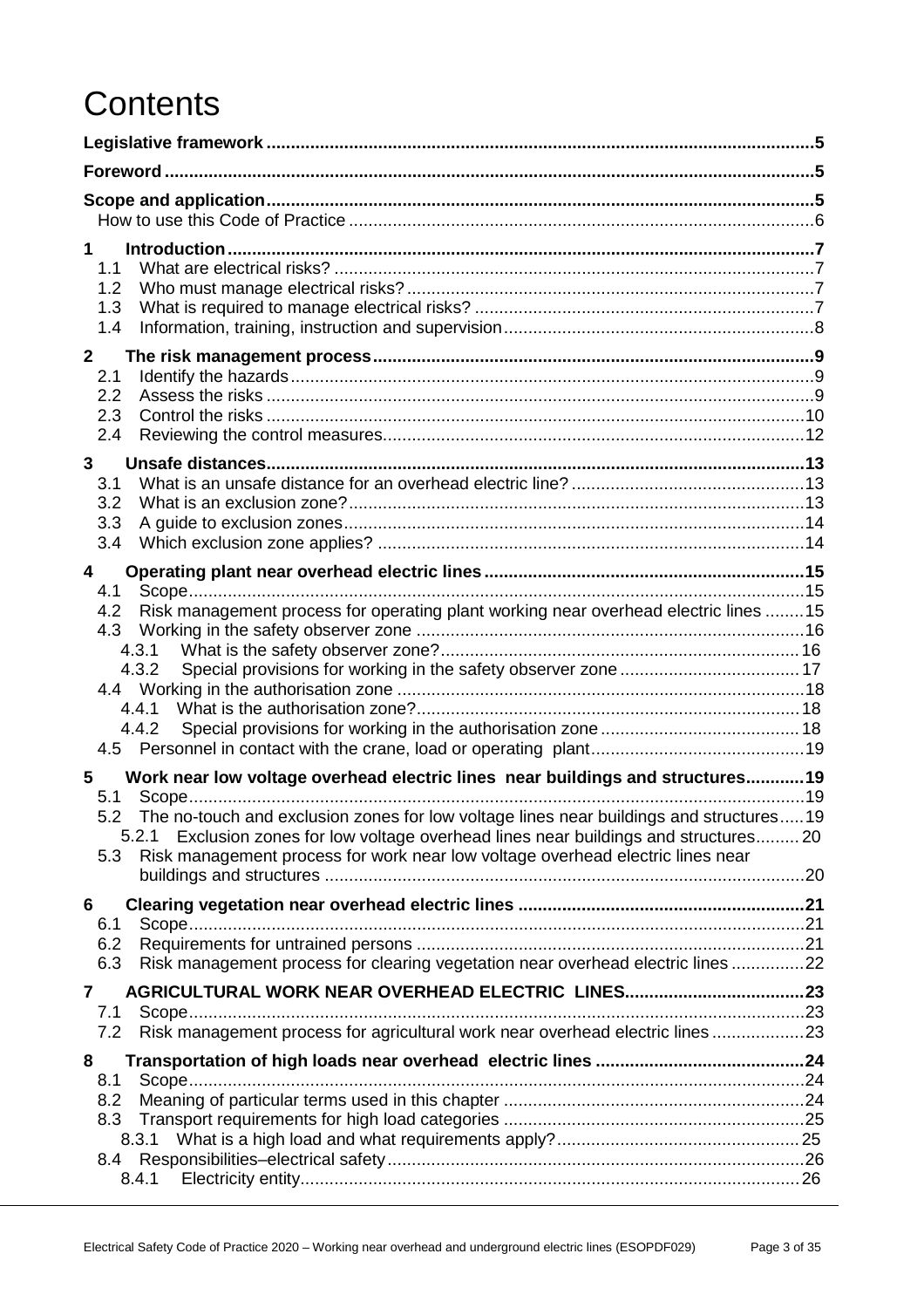|     | 8.4.3 |  |
|-----|-------|--|
|     | 8.4.4 |  |
| 9   |       |  |
| 9.1 |       |  |
| 9.2 |       |  |
| 9.3 |       |  |
|     |       |  |
|     |       |  |
|     |       |  |
|     |       |  |
|     |       |  |
|     |       |  |
|     |       |  |
|     |       |  |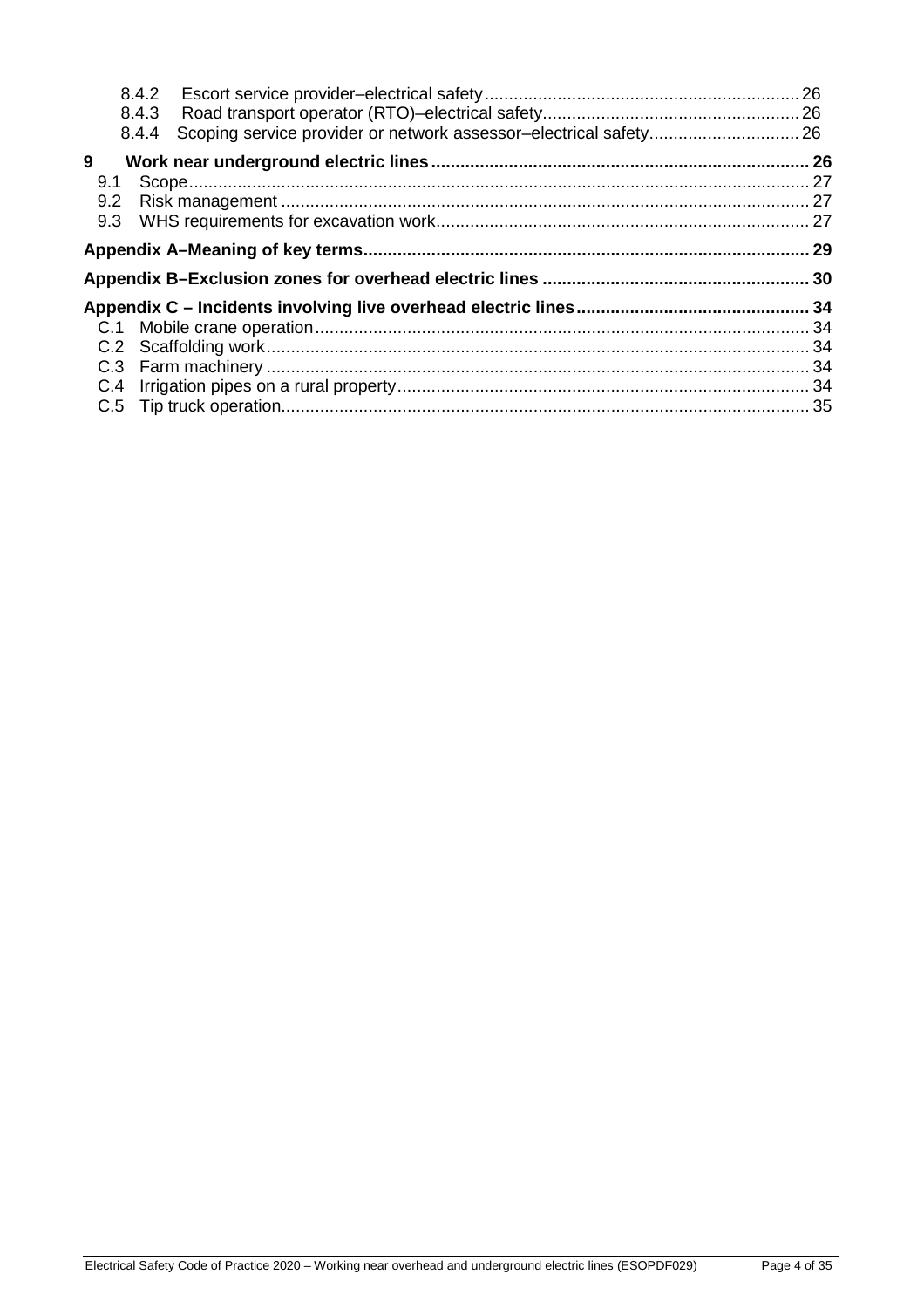# <span id="page-4-0"></span>Legislative framework

The *[Electrical Safety Act 2002](http://www.legislation.qld.gov.au/LEGISLTN/CURRENT/E/ElectricalSA02.pdf)* (the ES Act) is directed at eliminating the human cost to individuals, families and the community of death, injury and destruction that can be caused by electricity. The ES Act establishes a legislative framework for preventing persons from being killed or injured by electricity, and preventing property from being destroyed or damaged by electricity. The ES Act places the primary electrical safety duty on a person conducting a business or undertaking, who must ensure the business or undertaking is conducted in a way that is electrically safe. Duties are also placed on officers of a person conducting a business or undertaking, workers and other persons at a workplace, as well as electricity entities, designers, manufacturers, importers, suppliers, installers, repairers and persons in control of [electrical equipment.](http://www.deir.qld.gov.au/electricalsafety/law/codes/rural/dictionary/index.htm#equipment)

The *Work Health and Safety Act 2011* (WHS Act) requires persons who have a duty to ensure health and safety to 'manage risks' by eliminating health and safety risks so far as is reasonably practicable, and if it is not reasonably practicable to do so, to minimise those risks so far as is reasonably practicable. The WHS Act provides a framework to protect the health, safety and welfare of all workers at work. It also protects the health and safety of all other people who might be affected by the work. The WHS Act places the primary health and safety duty on a person conducting a business or undertaking, who must ensure, so far as is reasonably practicable, the health and safety of workers at the workplace. Duties are also placed on officers of a person conducting a business or undertaking, workers and other persons at a workplace.

In terms of electrical safety, where the ES Act and the WHS Act both apply, the ES Act takes precedence.

### <span id="page-4-1"></span>Foreword

This Code of Practice on managing risks when working near overhead and underground electric lines is made under section 44 of the ES Act.

A code of practice is a practical guide to achieving the standards of electrical safety required under the ES Act and the Electrical Safety Regulation 2013 (the ES Regulation).

A code of practice applies to anyone who has an electrical safety duty in the circumstances described in the code. In most cases, following a code of practice would achieve compliance with the electrical safety duties in the ES Act, in relation to the subject matter of the code. Like regulations, codes of practice deal with particular issues and do not cover all hazards or risks that may arise. Health and safety and electrical safety duties require duty holders to consider all risks associated with work, not only those for which regulations and codes of practice exist.

Codes of practice are admissible in court proceedings under the ES Act and ES Regulation. Courts may regard a code of practice as evidence of what is known about a hazard, risk or control and may rely on the code in determining what is reasonably practicable in the circumstances to which the code relates.

Compliance with the ES Act and ES Regulation may be achieved by following another method, such as a technical or an industry standard, if it provides an equivalent or higher standard of electrical safety than the code.

An inspector may refer to a code of practice when issuing an improvement or electrical safety protection notice.

### <span id="page-4-2"></span>Scope and application

This Code provides practical guidance for persons conducting a business or undertaking on managing electrical risks when working near energised (live) overhead or underground electric lines. It should be used by persons conducting a business or undertaking to ensure, so far as is reasonably practicable, that no person, plant or thing at the workplace comes within an unsafe distance of an overhead or underground electric line.

This Code should be read in conjunction with the *Electrical safety code of practice 2013 – Managing electrical risks in the workplace*, which provides guidance on managing general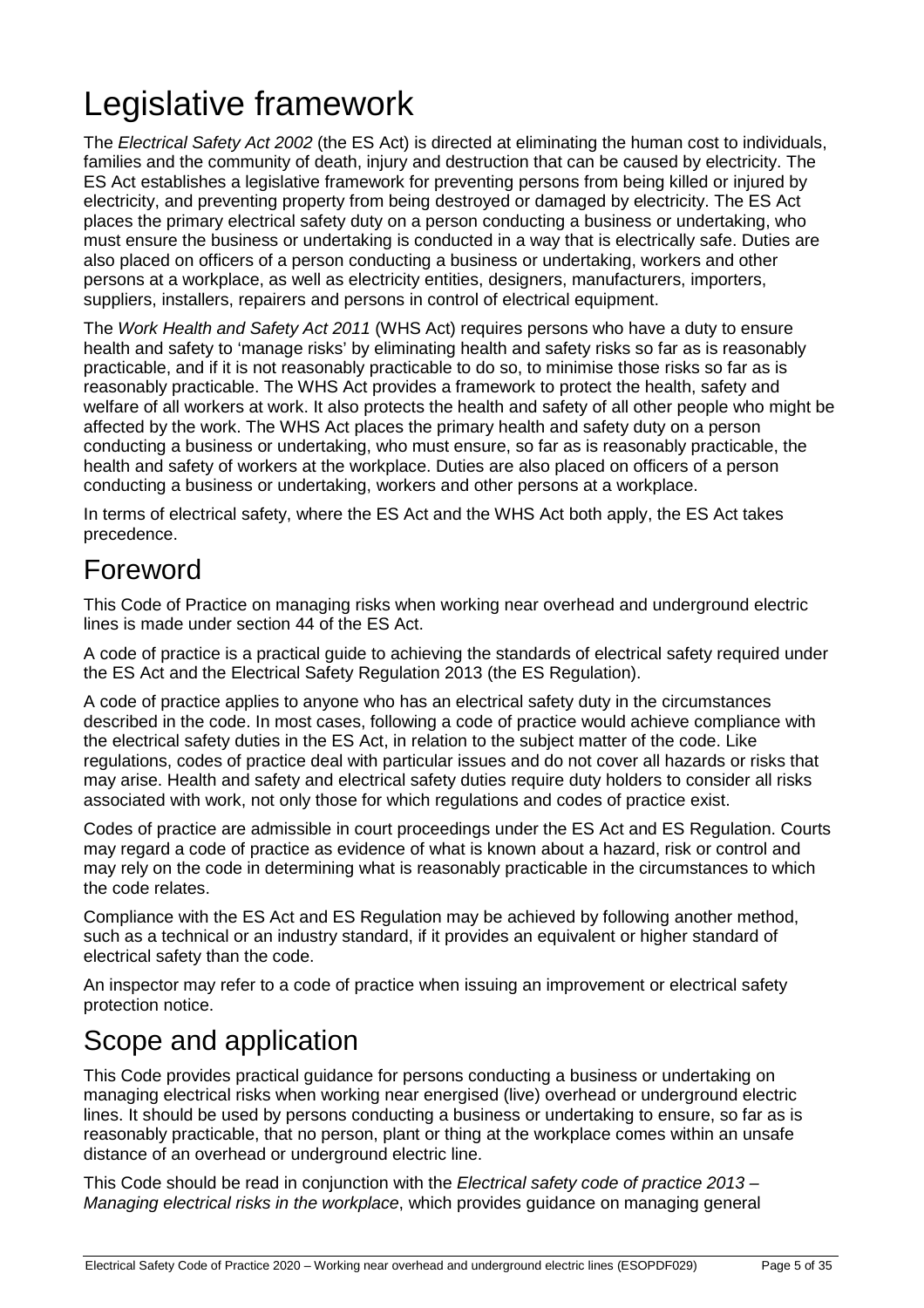workplace electrical risks, risks associated with working around exposed energised parts and risks associated with electrical work.

This Code applies to a range of persons including but not limited to plant operators, painters, sign makers, persons erecting (or working on) scaffolds, and persons working with irrigation pipes near energised electric lines.

This Code does not apply to:

- Electrical work on energised (live) electrical equipment.
- Mobile plant or vehicles operating on a public road where the design envelope is not greater than the transit envelope and is also not greater than 4.6 metres in height. For example, a side loading waste collection vehicle collecting waste bins from the side of a public road under overhead electric lines.
- A crane or mobile plant when they are retracted and correctly stowed for travelling on a public road.
- Work carried out by emergency services personnel, including state emergency services, fire, police, volunteer rescue associations and ambulance personnel during a declared emergency or other local emergency incident.
- Work involving low flying aircraft like crop dusting, pesticide or herbicide spraying.

#### <span id="page-5-0"></span>**How to use this Code of Practice**

This Code should be read in conjunction with the ES Act, the ES Regulation, the WHS Act, the Work Health and Safety Regulation 2011 (the WHS Regulation) and other relevant codes of practice.

In providing guidance, the word 'should' is used in this Code to indicate a recommended course of action, while 'may' is used to indicate an optional course of action. The terms 'health and safety' and 'work health and safety' are used in this Code to indicate a wider application than just 'electrical safety'. However, 'electrical safety' should be taken as being included when the terms 'health and safety' and 'work health and safety' are used.

This Code also includes various references to provisions of the ES Act, the ES Regulation, the WHS Act and the WHS Regulation which set out the legal requirements. These references are not exhaustive. The words 'must', 'requires' or 'mandatory' indicate that a legal requirement exists and must be complied with.

This Code also includes various references to standards (using the designated 'AS') and joint standards (using the designated 'AS/NZS'). In this Code, unless otherwise stated, a reference to a standard (or joint standard) is a reference to that standard (or joint standard) as in force from time to time under that designation. For example, 'AS/NZS 3760' is a reference to the joint standard that is currently in force under that designation.

Key terms used in this Code are defined at **Appendix A**.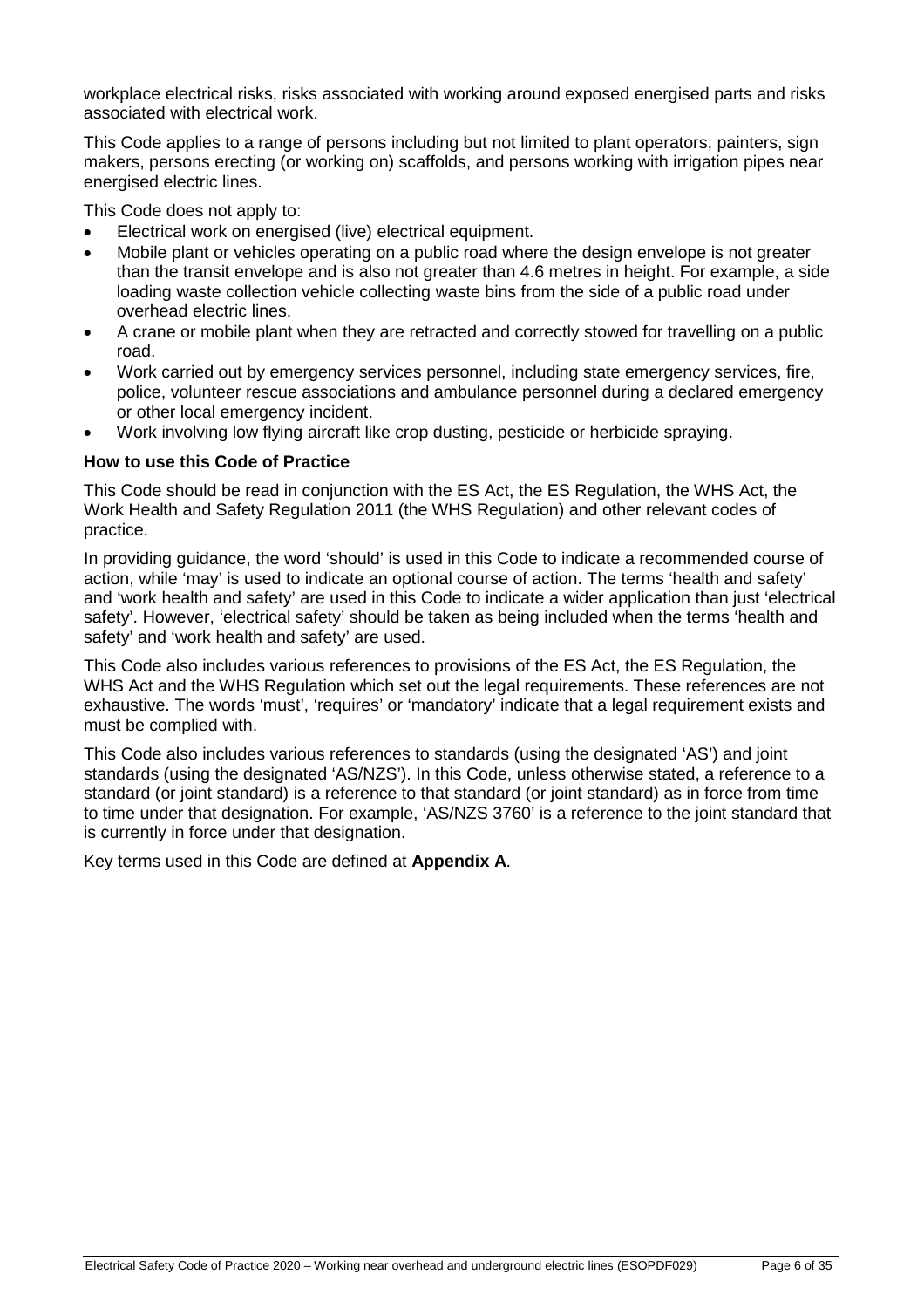# <span id="page-6-0"></span>1 Introduction

### <span id="page-6-1"></span>1.1 What are electrical risks?

Electrical risks are risks of death, electric shock or other injury caused directly or indirectly by electricity. The most common electrical risks and causes of injury associated with working near overhead or underground electric lines are:

- electric shock causing injury or death. The electric shock may be received by direct or indirect contact, tracking through or across a medium, or by arcing
- arcing, explosion or fire causing burns. The injuries are often suffered because arcing or explosion or both occur when high fault currents are present
- electric shock from 'step-and-touch' potentials
- fire resulting from an electrical fault
- induction from overhead electric lines.

Contact with overhead or underground electric lines can be fatal, whether the lines are carrying a voltage as high as 330,000 volts or as low as 230 volts.

Contact with overhead electric lines is not necessary for an electric shock to occur. A close approach to the line conductors may allow a 'flashover' or arc to take place. The risk of flashover increases as the line voltage increases.

### <span id="page-6-2"></span>1.2 Who must manage electrical risks?

A **person conducting a business or undertaking** has the primary duty under the ES Act to ensure the person's business or undertaking is conducted in a way that is electrically safe. This duty includes:

- ensuring that all electrical equipment used in the conduct of the person's business or undertaking is electrically safe; and
- if the person's business or undertaking includes the performance of electrical work, ensuring the electrical safety of all persons and property likely to be affected by the electrical work; and
- if the person's business or undertaking includes the performance of work, whether or not electrical work, involving contact with, or being near to, exposed parts, ensuring persons performing the work are electrically safe.

The ES Regulation includes more specific requirements for managing electrical risks, including to ensure, so far as is reasonably practicable, that no person, plant or thing at the workplace comes within an unsafe distance of an overhead or underground electric line.

**Officers**, such as company directors, have a duty to exercise due diligence to ensure the business or undertaking complies with the ES Act and ES Regulation. This includes taking reasonable steps to ensure the business or undertaking has and uses appropriate resources and processes to eliminate or minimise risks associated with working near overhead and underground electric lines.

**Workers** have a duty to take reasonable care for their own electrical safety and to not adversely affect other people's electrical safety. Workers must co-operate with reasonable policies or procedures relating to electrical safety at the workplace and comply, so far as they are reasonably able, with reasonable instructions.

**Other persons at the workplace**, like visitors, must take reasonable care for their own electrical safety and must take reasonable care not to adversely affect other people's electrical safety. They must comply, so far as they are reasonably able, with reasonable instructions given by the person conducting the business or undertaking to allow that person to comply with the ES Act.

**Duty holders** will have additional legal duties under the WHS Act and the WHS Regulation.

### <span id="page-6-3"></span>1.3 What is required to manage electrical risks?

**ES Regulation s11** A person conducting a business or undertaking must manage risks to health and safety associated with electrical risks at the workplace in accordance with the WHS Regulation, chapter 3, part 3.1.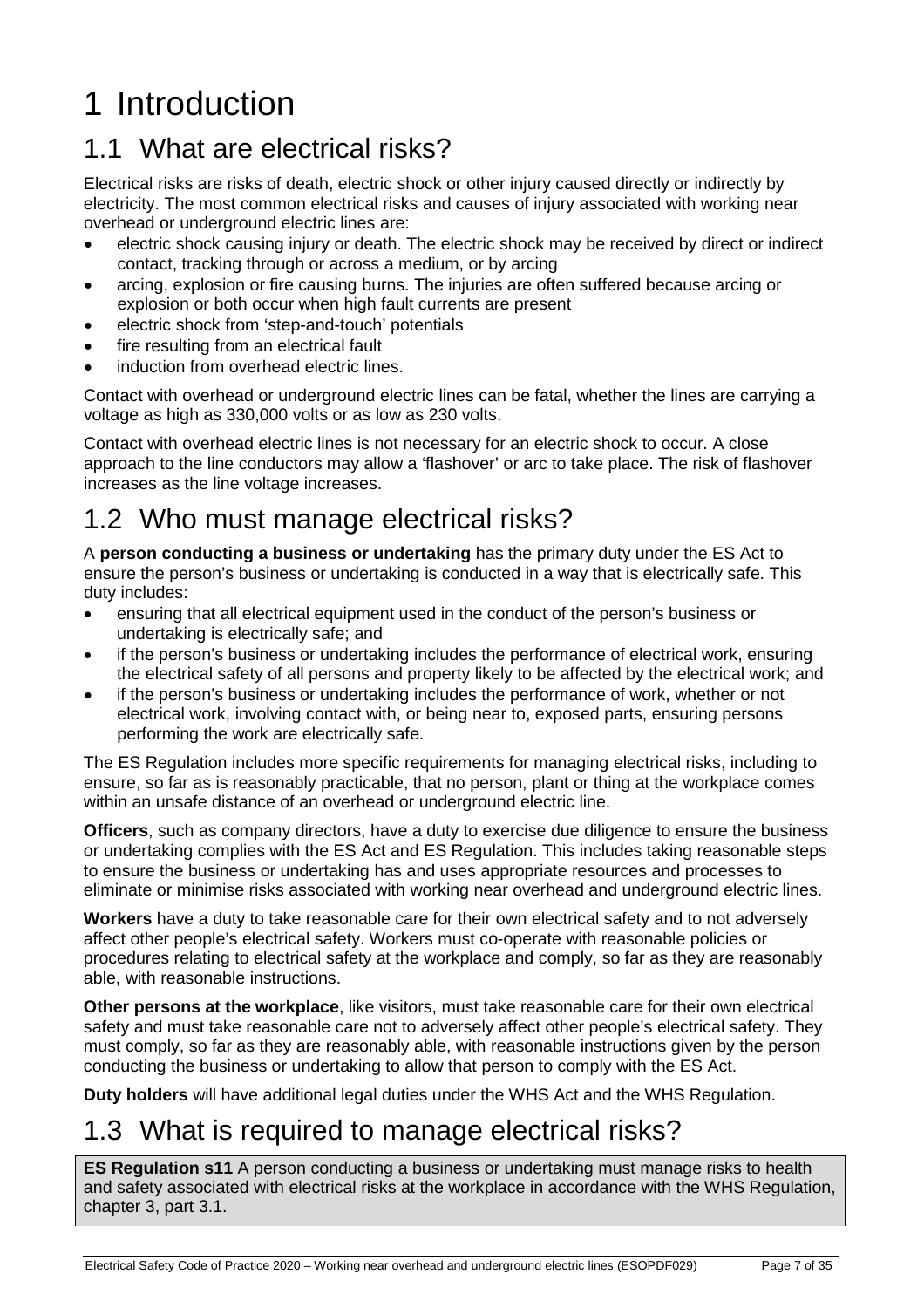**WHS Regulation s34-38** In order to manage risk, a duty holder must:

- identify reasonably foreseeable hazards that could give rise to the risk
- eliminate the risk, so far as is reasonably practicable
- if it is not reasonably practicable to eliminate the risk, minimise the risk so far as is reasonably practicable by implementing control measures
- maintain the implemented control measure so that it remains effective
- review, and if necessary revise, all risk control measures so as to maintain, so far as is reasonably practicable, a work environment that is without risks to health and safety.

The hierarchy of risk control is described at Chapter 2.3 of this Code.

This Code includes guidance on how to manage electrical risks associated with working near overhead and underground electric lines by following a systematic process that involves:

- identifying hazards
- if necessary, assessing the risks associated with these hazards
- implementing and maintaining risk control measures (e.g. inspecting and testing specified electrical equipment, using safety switches)
- reviewing risk control measures.

Guidance on the general risk management process is available in the *How to Manage Work Health and Safety Risks Code of Practice 2011.*

### <span id="page-7-0"></span>1.4 Information, training, instruction and supervision

**WHS Act s19** A person conducting a business or undertaking must ensure, so far as is reasonably practicable, the provision of any information, training, instruction or supervision that is necessary to protect all persons from risks to their health and safety arising from work carried out.

**WHS Regulation s39** You must ensure that information, training and instruction provided to a worker is suitable and adequate having regard to:

- the nature of the work carried out by the worker
- the nature of the risks associated with the work at the time the information, training or instruction is provided
- the control measures implemented.

You must ensure, so far as is reasonably practicable, that the information, training and instruction is provided in a way that is readily understandable by any person to whom it is provided.

Formal or on-the-job training may be appropriate depending on the circumstances. Examples of training are:

- induction training—to ensure new starters or workers new to a job are trained on safe systems of work and other relevant health and safety matters
- supervisor and management training—to ensure that safety issues are appropriately managed at the workplace
- work-specific training—to ensure that workers carrying out particular work are trained on any electrical and other risks specific to the work, as appropriate
- ongoing or refresher training—to ensure that any training on work health and safety matters is repeated as appropriate on a periodic basis
- emergency procedure training—to ensure workers know what to do in the event of an emergency, for example procedures to follow if a person receives an electric shock
- first aid training—to ensure appropriate procedures are followed for administering first aid, for example proper treatment for electric shock
- electrical rescue and resuscitation training for safety observers.

Special needs of workers should be taken into account in deciding the structure, content and delivery of training, including literacy levels, work experience and specific skills required to carry out the work.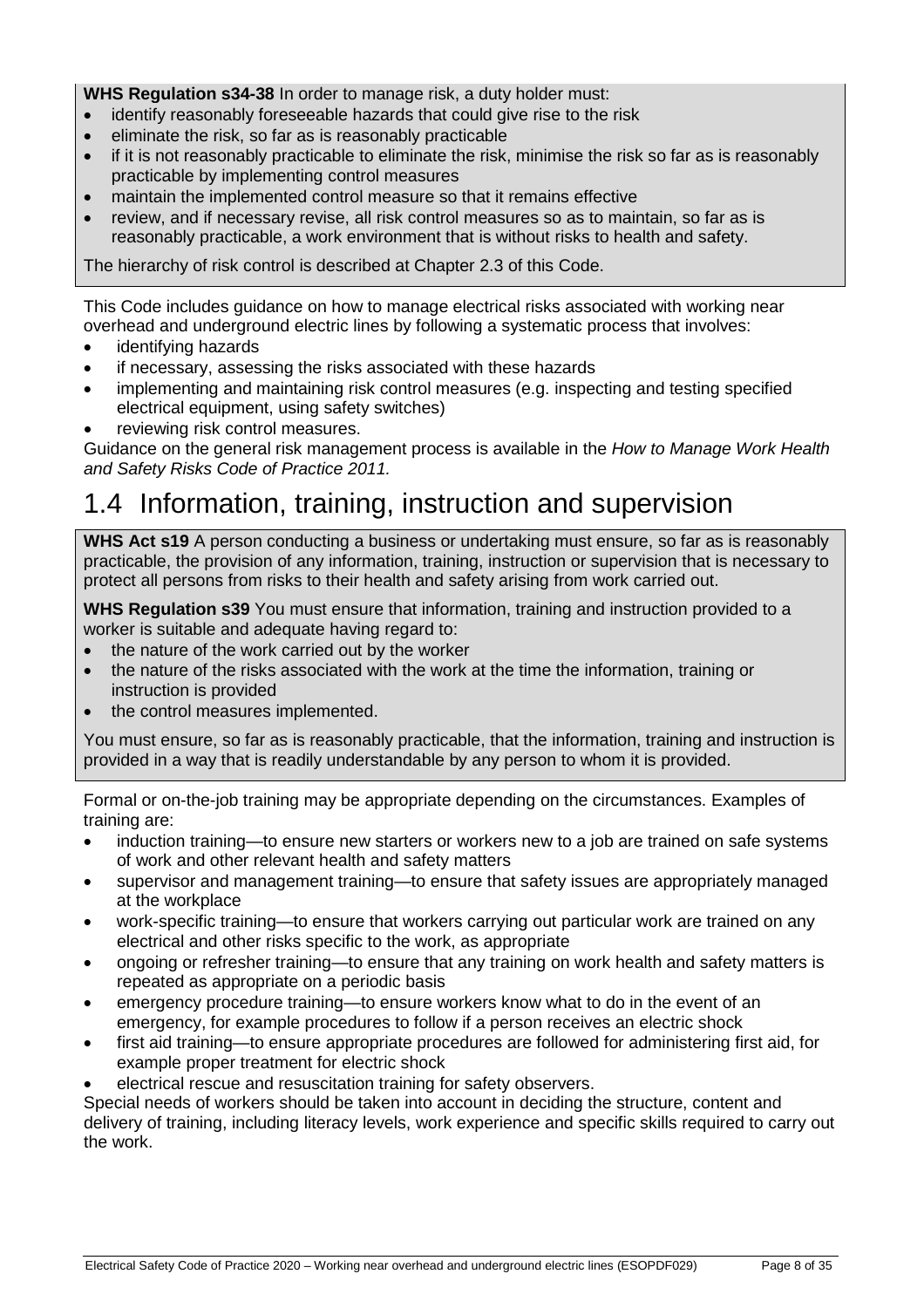# <span id="page-8-0"></span>2 The risk management process

A person conducting a business or undertaking must manage risks by identifying reasonably foreseeable hazards that could give rise to a risk, eliminating those risks so far as is reasonably practicable, or if that is not possible, minimising those risks by implementing control measures.

### <span id="page-8-1"></span>2.1 Identify the hazards

Identifying hazards involves finding all of the tasks, situations and sequences of events that could potentially cause harm.

Before carrying out work near overhead or underground electric lines, a worksite inspection should be conducted to identify potential hazards including energised overhead electric lines or associated electrical equipment and the whereabouts of any underground electric lines.

Hazards from overhead or underground electric lines may arise from:

- a person or something the person is holding, or is in contact with, coming closer than the relevant exclusion zone distance to an overhead electric line
- operating plant coming closer than the relevant exclusion zone distance to an overhead electric line
- damage to overhead electric lines or related equipment
- damage to underground electric lines exposing live parts
- building structures near overhead electric lines.

Exposure to high electromagnetic fields may also present a potential hazard for workers with some medical conditions, for example pace makers. You must inform workers and other persons at the workplace of any potential electromagnetic hazards at the workplace that may affect a medical condition. You must also manage risks to health and safety arising out of electromagnetic hazards, including eliminating the risk so far as is reasonably practicable. If that is not reasonably practicable you must minimise the risk so far as is reasonably practicable.

Potential electrical hazards may be identified in a number of different ways including:

- talking to workers and observing where overhead electric lines are located
- getting advice regarding the location of any underground electric lines (e.g. by contacting "Dial before you dig" by phoning 1100 or online via the website at [www.1100.com.au\)](http://www.1100.com.au/)
- talking to electricity entities regarding electric lines the entity is responsible for
- reviewing incident reports.

Electric lines must be treated as live until they have been:

- proven to be de-energised
- isolated so that they cannot be inadvertently re-energised
- if a high voltage line, effectively earthed.

The person conducting a business or undertaking should obtain written confirmation from the person with management or control of the electric line that the line is de-energised before commencing work.

### <span id="page-8-2"></span>2.2 Assess the risks

Risk assessment involves considering what could happen if someone is exposed to a hazard (consequence) and the likelihood of it happening.

For work near overhead or underground electric lines, this determines the risk of:

- injury to a worker
- damage to property, plant or equipment
- coming within an unsafe distance for an electric line.

This step will help to determine the level of associated risk for each task and in selecting control measures based on that risk level. A copy of the assessment should be kept for future reference.

The risk assessment should consider: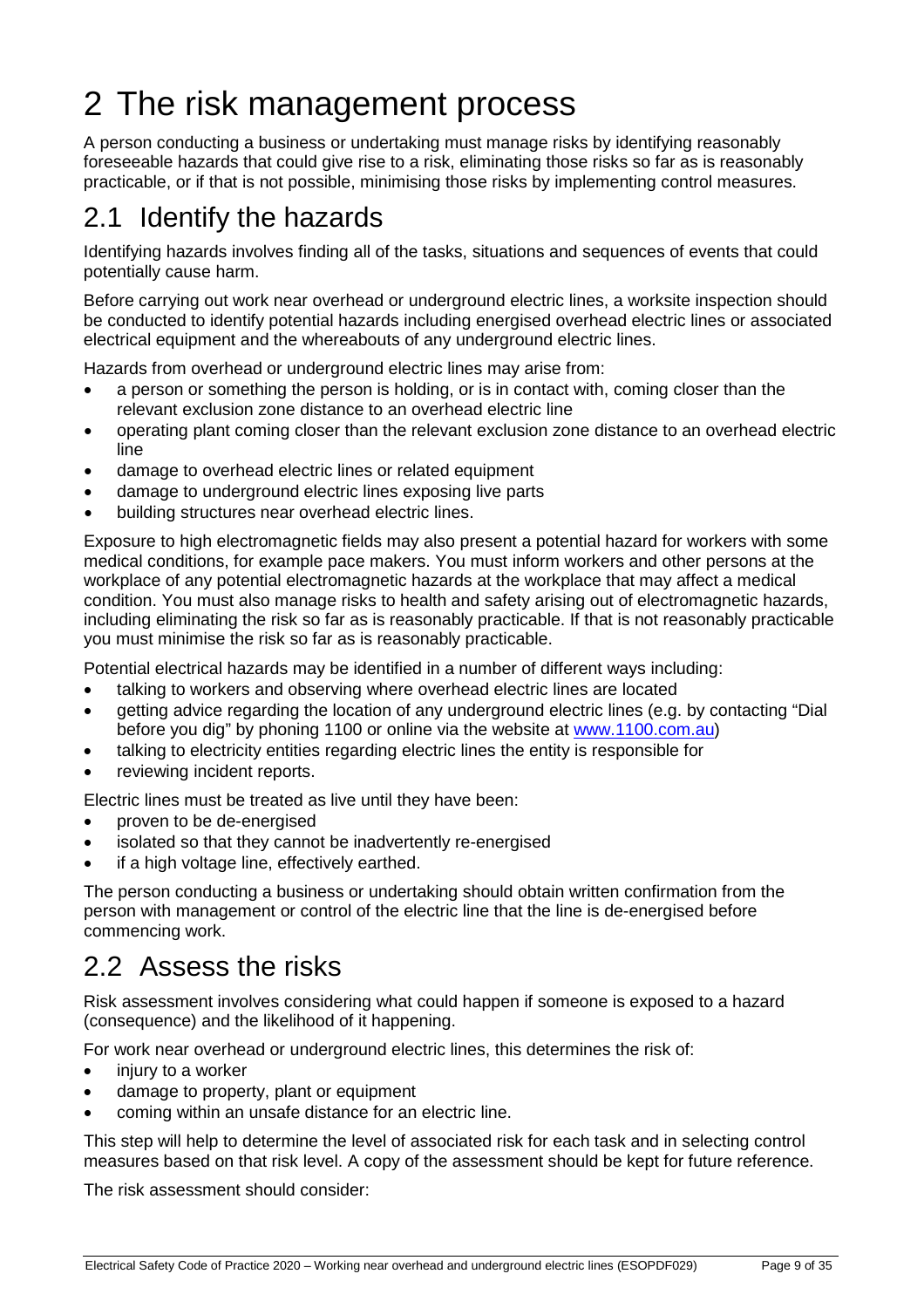- the location, height, arrangement and visibility of overhead electric lines and supporting structures like poles, towers and stay wires
- the voltage of electric lines and exposed energised parts and whether electric lines and parts are insulated or bare
- the likelihood of induction arising from working near high voltage overhead electric lines
- possible sway or sag of the electric line caused by wind or temperature changes
- environmental conditions like storm activity, heavy rain or lightning in the area
- site conditions including:
	- prevailing or unexpected winds, their strength and direction
	- the terrain and possibility of unexpected ground surface movement under plant
	- vehicular traffic, pedestrians or livestock that could interfere with the work.
- the type of plant and machinery required including:
	- their design envelope, inherent stability and that of a suspended load
	- their dimensions and their operating characteristics, ease of maneuverability and conductivity if they are earthed
	- the minimum clearance distances from the closest part of the plant to electric lines
	- the possibility they may become energised by proximity to high voltage lines.
- nature, size and shape of loads to be moved:
	- load stability, dimensions and surface area facing the wind
	- whether loads are conductive—all materials should be treated as such unless a competent person can confirm otherwise
	- non-conductive material may become conductive when in contact with high voltage material
	- how loads are secured and if any part of the load may move and enter within an unsafe distance
	- whether loads being carried above electric lines may accidentally fall onto them e.g. when moving a swimming pool from the street over energised electric lines into the yard of a home.
- the type of work activities required and the frequency of the work tasks
- qualifications, competency, skill and experience of the people doing the work
- setting up and packing up processes
- work practices and procedures, with input from workers conducting specific tasks.

### <span id="page-9-0"></span>2.3 Control the risks

#### **The hierarchy of control measures**

Once hazards have been identified and the risks assessed, appropriate control measures must be put in place.

The ways of controlling risks are ranked from the highest level of protection and reliability to the lowest. This ranking is known as the hierarchy of risk control. You must work through this hierarchy to choose the control that most effectively eliminates or minimises the risk in the circumstances, so far as is reasonably practicable. This may involve a single control measure or a combination of two or more different controls.

#### **Elimination**

The most effective control measure is to remove the hazard or hazardous work practice. By designing-in or designing-out certain features, hazards may be eliminated.

This is the most effective control measure and must always be considered before anything else.

The best way of eliminating these hazards is to prevent people, plant, equipment and materials from coming close enough to energised overhead electric lines for direct contact or flash over to occur.

This may include:

- de-energising the electric line during work
- isolating and earthing the line (or equivalent for low voltage or rail) so it is not live during work
- re-routing the electric line away from the work area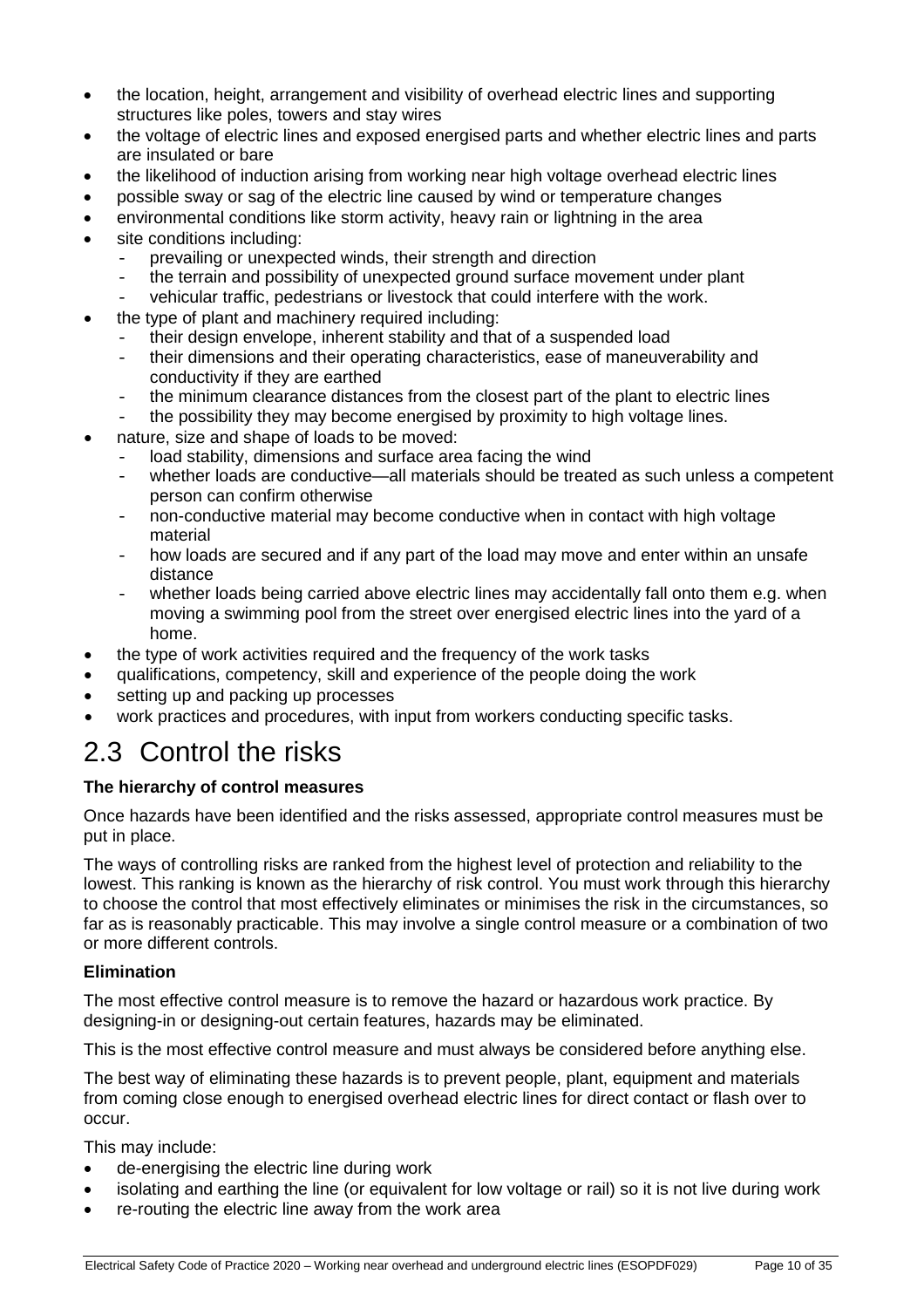• replacing existing overhead electric lines with underground electric cables.

*Note: de-energising or moving electric lines should be arranged with the electricity entity as soon as possible because, depending on the circumstances, it may take some time to arrange.*

If eliminating the risk is not reasonably practicable, you must consider using substitution, isolation or engineering controls, or a combination of these control measures, to minimise the risk.

#### **Substitution**

Minimise the risk by substituting or replacing a hazard or hazardous work practice with a safer one.

This may include performing the work another way, for example:

- using alternative plant which cannot enter an exclusion zone
- using non-conductive tools designed to reduce the possibility of direct contact with the overhead electric line
- using ultrasonic measuring devices instead of the mechanical types for measuring heights of overhead lines.

#### **Isolation**

Minimise the risk by isolating or separating the hazard or hazardous work practice from people. For example, erecting a physical barrier to prevent any part of the plant or equipment from entering an unsafe distance, or, similarly, to prevent a person, anything held by a person, or anything attached to a person from entering an unsafe distance. A physical barrier should consist of non-conductive material like wood or plastic. The barrier should be erected safely which may entail isolating the electricity supply while the barrier is installed.

#### **Engineering controls**

Engineering controls are physical control measures to minimise risk, for example:

- limiting movement of plant with mechanical stops
- fitting plant with programmable zone limiting devices
- mechanically limiting slew speed of a crane to slow
- using electrically insulated plant and equipment.

If a risk then remains, the duty holder must minimise the remaining risk, so far as is reasonably practicable, by using administrative controls.

#### **Administrative controls**

Administrative controls should only be considered when other higher order control measures are not reasonably practicable, or to increase protection from the hazard. These are work methods or procedures designed to minimise exposure to a hazard, for example:

- Fitting proximity sensors and a warning device to plant to alert operators when they are about to enter an unsafe distance.
- Making hazards more visible by:
	- using warning signs to indicate the location of overhead electric lines and defined work areas
	- arranging for the electricity entity to identify exposed energised low voltage conductors, up to and including 1000 volts and fitting them with approved visual indicators like sheeting or sleeves e.g. tiger tails
		- a competent person should inspect visual indicators each day before starting plant operations
		- if visual indicators have moved or been damaged the electricity entity should be contacted so they are replaced or located in the correct position.
- Managing and supervising the work to ensure:
	- safe work practices and procedures are followed
	- safe work method statements (SWMS) are developed where required
	- appropriately trained and qualified people are authorised to carry out the work
	- emergency equipment is provided and readily accessible on site, including first aid kits and fire-fighting equipment suitable for electrical fire, and workers are trained in the correct usage and application in the event off an emergency (as per section 1.4)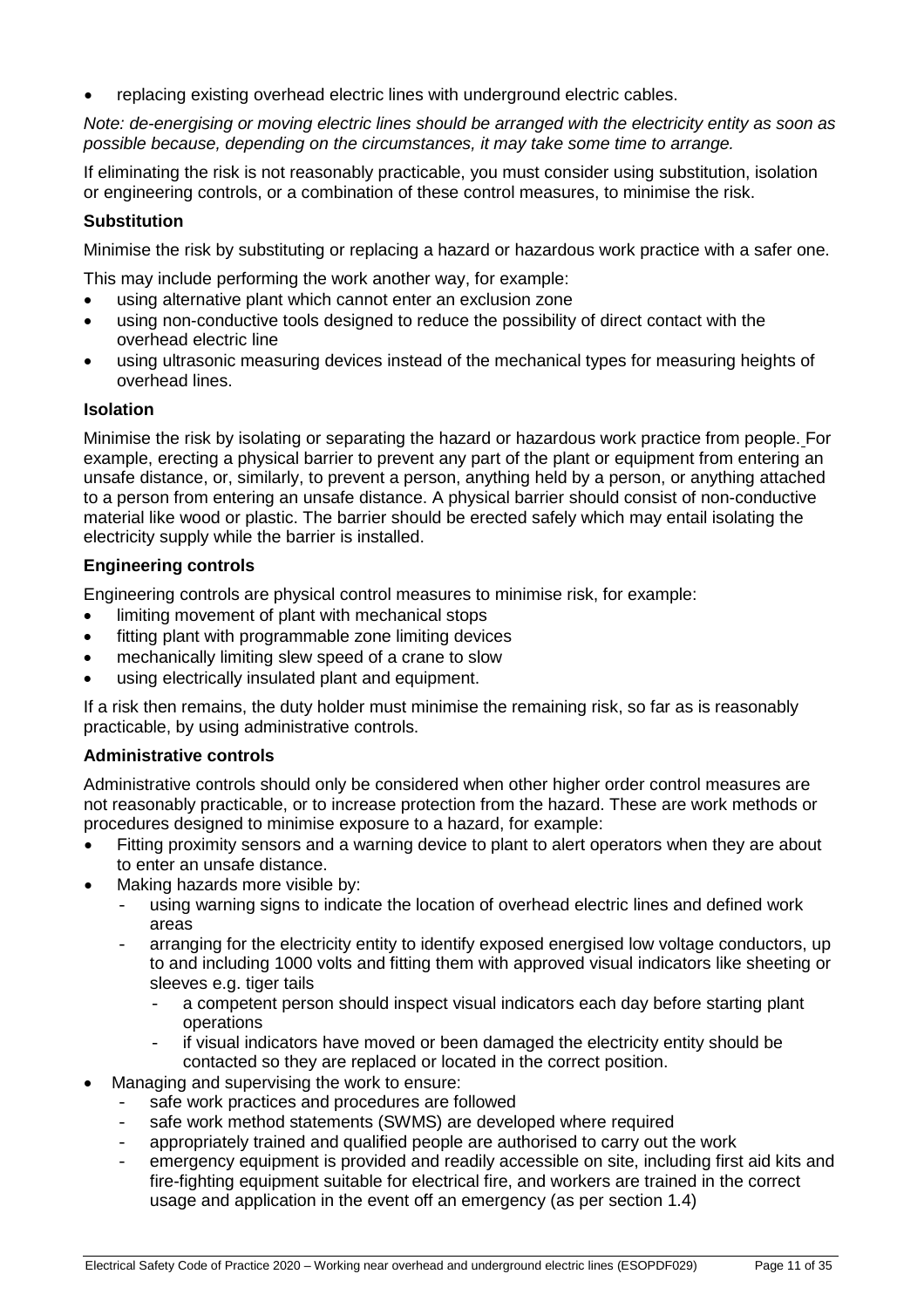- emergency plan and rescue procedures are followed if there is contact with overhead electric lines, and workers are trained in the correct usage and application in the event off an emergency (as per section 1.4)
- an emergency plan including contact with energised electric lines is developed and documented with input from workers performing specific tasks
- it is done very carefully and in an un-hurried, considered manner, as haste can be dangerous
- a safety observer is used to warn people and plant operators when they are likely to come closer within an unsafe distance of an electric line
- exclusion zone distances are strictly maintained.

Any remaining risk must be minimised, as far as is reasonably practicable, by providing and ensuring the use of personal protective equipment.

#### **Personal protective equipment**

Personal protective equipment (PPE) is the lowest order control measure in the hierarchy of controls. PPE should only be considered when other higher order control measures are not reasonably practicable or to increase protection from the hazard. Examples of PPE include:

- insulating gloves which are effectively electrically tested
- rubber soled boots
- safety helmets
- standing on a rubber insulating mat
- standing on an equipotential conductive mat
- dry clothes especially in wet or humid conditions.

Administrative controls and PPE do nothing to change the hazard itself. They rely on people behaving as expected and require a high level of supervision. Exclusive reliance on administrative controls and PPE must only occur where other measures are not reasonably practicable or as an interim control while the preferred control measure is being implemented.

#### **Implementing control measures**

Control measures when developing a plan should be done in consultation with workers performing specific tasks and consideration of necessary training they may require or already have as per section 1.4.

When implementing control measures, you should develop a plan that:

- specifies the preferred control measures
- sets out the steps that need to be taken to implement the control measures
- identifies and allocates the resources necessary to implement the control measures (i.e. time and expenses)
- allocates responsibilities and accountabilities (i.e. who does what and when)
- sets the timeframe for implementation (i.e. when it is to be completed by)
- sets a date for reviewing the control measures.

You should check that your chosen control measure does not introduce new hazards.

### <span id="page-11-0"></span>2.4 Reviewing the control measures

The controls that are put in place to ensure electrical safety must be reviewed regularly to make sure they work effectively.

**WHS Regulation s38** A person conducting a business or undertaking must review and as necessary revise a control measure in the following circumstances:

- when the control measure does not control the risk it was implemented to control so far as is reasonably practicable
- before a change at the workplace that is likely to give rise to a new or different risk to health or safety that the measure may not effectively control
- if a new relevant hazard or risk is identified
- if the results of consultation indicate that a review is necessary
- if a health and safety representative requests a review.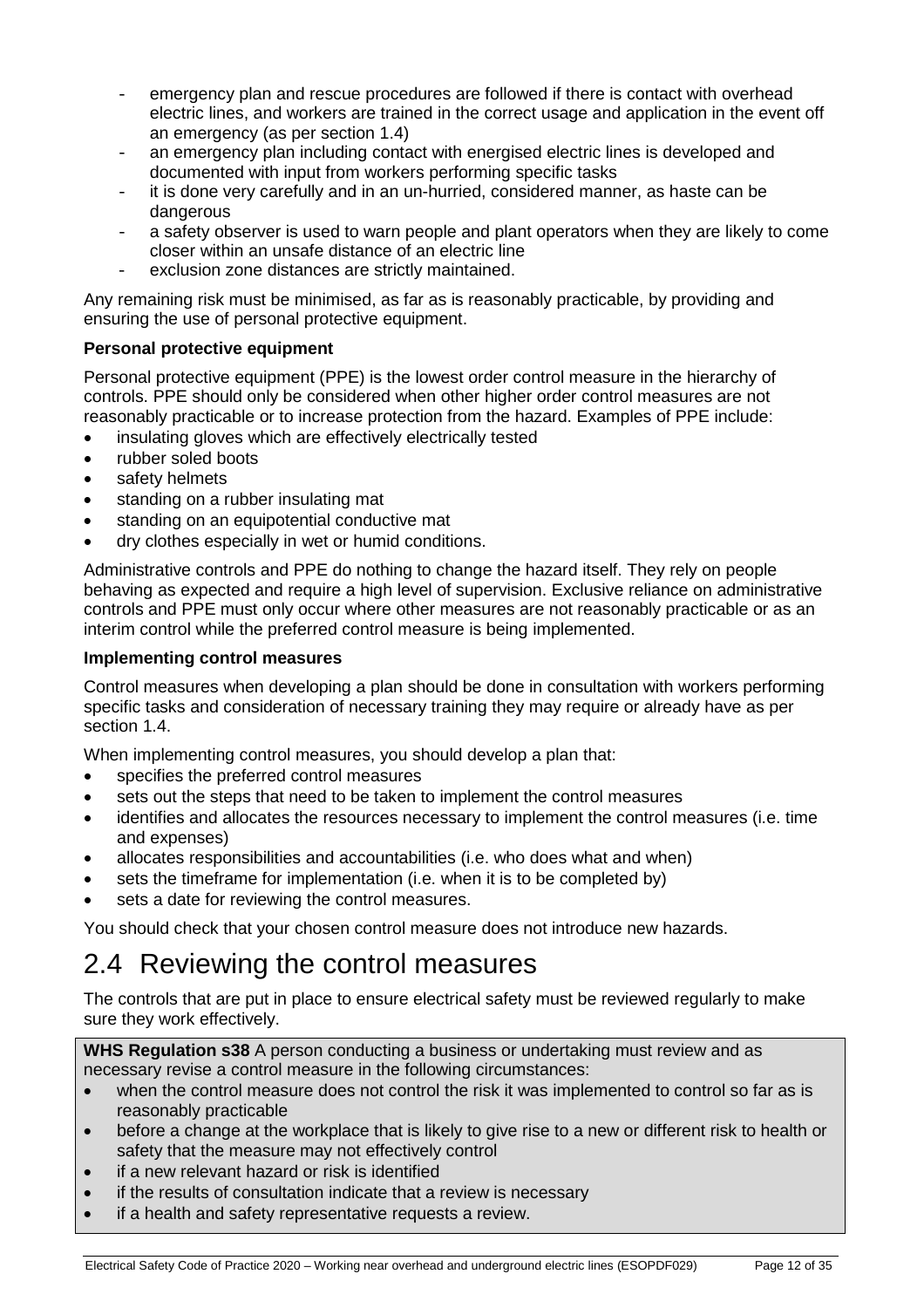The following questions will help you evaluate how well you are currently managing electrical risks in your workplace:

- Do you talk to your workers about electrical safety? Do any relevant new work methods or equipment have the potential to make work safer in your workplace?
- Are procedures for identifying electrical hazards in the workplace effective?
- Are electrical safety procedures followed? Do you encourage your workers to report electrical hazards?
- Do you fix or rectify identified electrical hazards in a timely manner?

## <span id="page-12-0"></span>3 Unsafe distances

**ES Regulation s68** A person conducting a business or undertaking at a workplace must ensure, so far as is reasonably practicable, that no person, plant or thing at the workplace comes within an unsafe distance of an overhead or underground electric line.

If it is not reasonably practicable to ensure a safe distance; the person must ensure that a risk assessment is conducted for the proposed work and control measures implemented are consistent with the risk assessment and, if an electricity entity is responsible for the electric line, any requirements of the electricity entity.

### <span id="page-12-1"></span>3.1 What is an unsafe distance for an overhead electric line?

**ES Regulation s69** A person comes within an unsafe distance of an overhead electric line if the person is within the exclusion zone for the person for the line.

Any operating plant, or a vehicle, comes within an unsafe distance of an overhead electric line if the operating plant or vehicle is within the exclusion zone for the operating plant or vehicle for the line.

A **person** includes any article of clothing worn by the person, and any conductive object the person is handling.

**Operating plant** includes anything the operating plant is handling (other than a person or a hand held object the person is handling).

A **vehicle** includes anything the vehicle is carrying or otherwise handling.

However, the person, operating plant or vehicle does not include an object that alone or with another object, or objects, is an extension from the person, operating plant or vehicle if the object is insulated and the object has been tested and found to be safe for use on and near the electric line. For example, a specifically designed insulated tool which has been tested and found to be safe for use on and near the electric line.

### <span id="page-12-2"></span>3.2 What is an exclusion zone?

**ES Regulation s69** An exclusion zone, for a person, operating plant or vehicle for an overhead electric line, means the distance from the line stated for the person, plant or vehicle in Schedule 2 of the ES Regulation.

The exclusion zone distances from Schedule 2 of the ES Regulation are replicated in Appendix B of this Code.

An exclusion zone is a safety envelope around an overhead electric line. No part of a worker, operating plant or vehicle should enter an exclusion zone while the overhead electric line is energised (live).

Exclusion zones keep people, operating plant and vehicles a safe distance from energised overhead lines.

You must keep yourself and anything associated with the work activity out of the exclusion zone (i.e. a safe distance) unless it is not reasonably practicable to do so; and the person conducting a business or undertaking complies with the requirements of section 68(2) of the ES Regulation in relation to: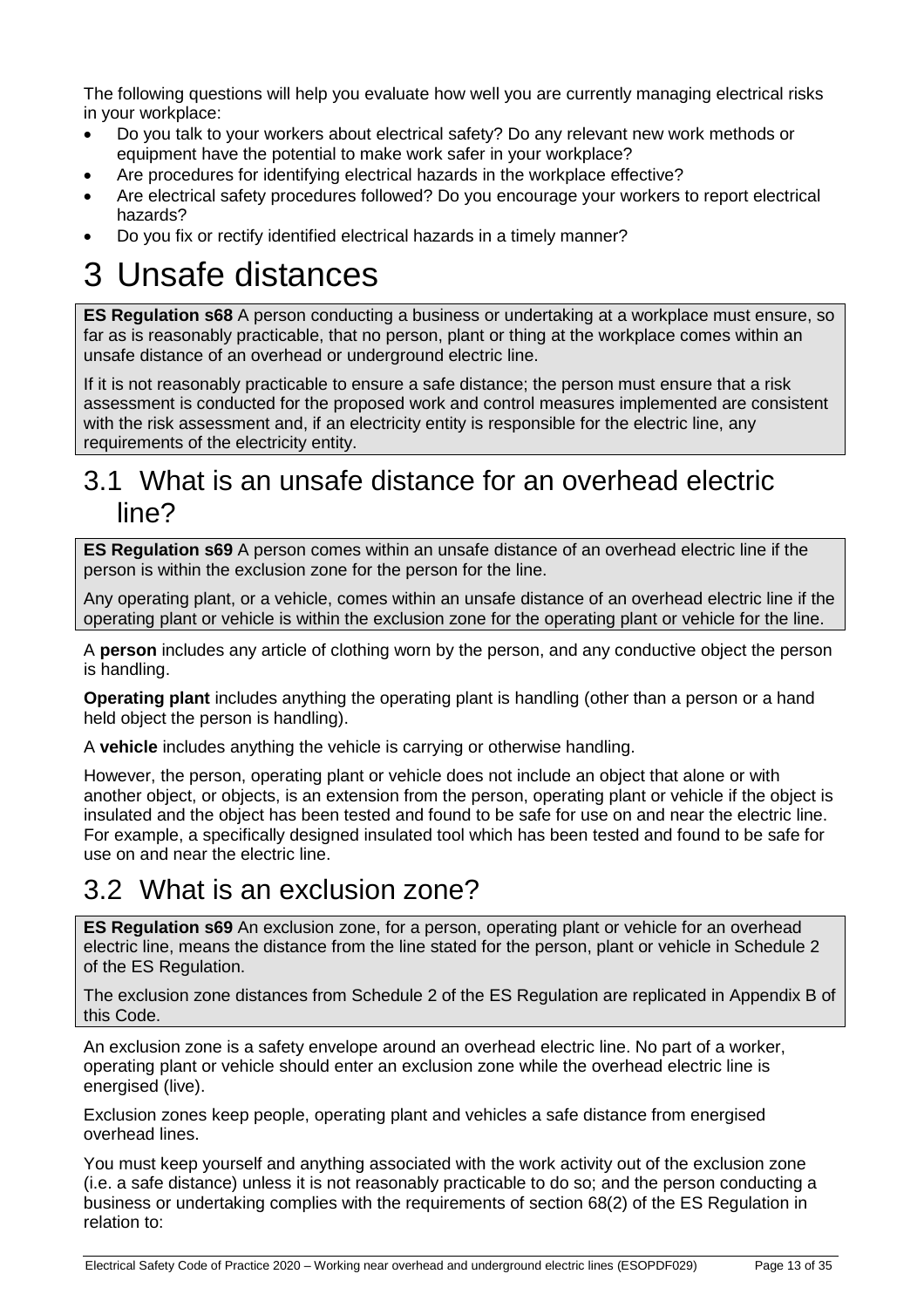- conducting a risk assessment
- implementing control measures
- adhering to any requirements of an electricity entity responsible for the line.

### <span id="page-13-0"></span>3.3 A guide to exclusion zones

Exclusion zones apply whenever you need to carry out work, or operate plant or a vehicle, around a live overhead electric line and you cannot eliminate the risk by turning off the power.

Exclusion zones extend in all directions, not just sideways. The exclusion zone will vary depending on the:

- voltage of the line
- whether the line is insulated or bare
- the level of competence, training and authorisation of the person carrying out the work.

#### **Voltage of the line**

Higher voltage electric lines carry greater risk. For this reason it is important to determine what the voltage is present on the line. Where there is more than one electric line it is important to determine the voltage of each line as there may be low voltage and high voltage lines present on the same pole.

#### **Whether the line is insulated or not**

Different approach distances apply if an electric line is insulated. Before work is carried out near an insulated line, the insulation must be inspected by a competent person as insulation can deteriorate over time. Insulation that looks intact may fail if accidently touched exposing a previously insulated part of the line. Where insulation has not been determined as safe the line must be treated as uninsulated.

#### **Competence and training of the person carrying out the work**

A person who has received additional skills and training relevant to the type of work performed may be able to work within a closer distance to an energised line than an untrained person. The exclusion zones in Appendix B of this code (see also Schedule 2 of the ES Regulation) provide different distances for persons working near energised electric lines depending on whether they are untrained, authorised or instructed.

### <span id="page-13-1"></span>3.4 Which exclusion zone applies?

Different exclusion zones apply depending on the level of competence, training and skills of the worker and whether the worker has been authorised by the owner or person in control of the electric line to work within a closer distance. In some cases the applicable exclusion zone will also depend on whether a safety observer or "spotter" is utilised.

#### **Untrained person**

An untrained person, for an electric line, means a person who is not an authorised person or an instructed person for the electric line. The greatest exclusion zone distances apply to untrained persons.

#### **Authorised person**

An authorised person, for an electric line, means a person who:

- (a) has enough technical knowledge and experience to do work that involves contact with, or being near to, the electric line
- (b) has been approved by the person in control of the electric line to do work that involves contact with, or being near to, the electric line, or is authorised to act for the person in control of the electric line.

In order to authorise a worker, the person conducting the business or undertaking must first gain approval from the person in control of the electric line to do the work that involves being near to the electric line. The person conducting the business or undertaking would need to ensure that the worker has enough technical skill and knowledge to carry out the work.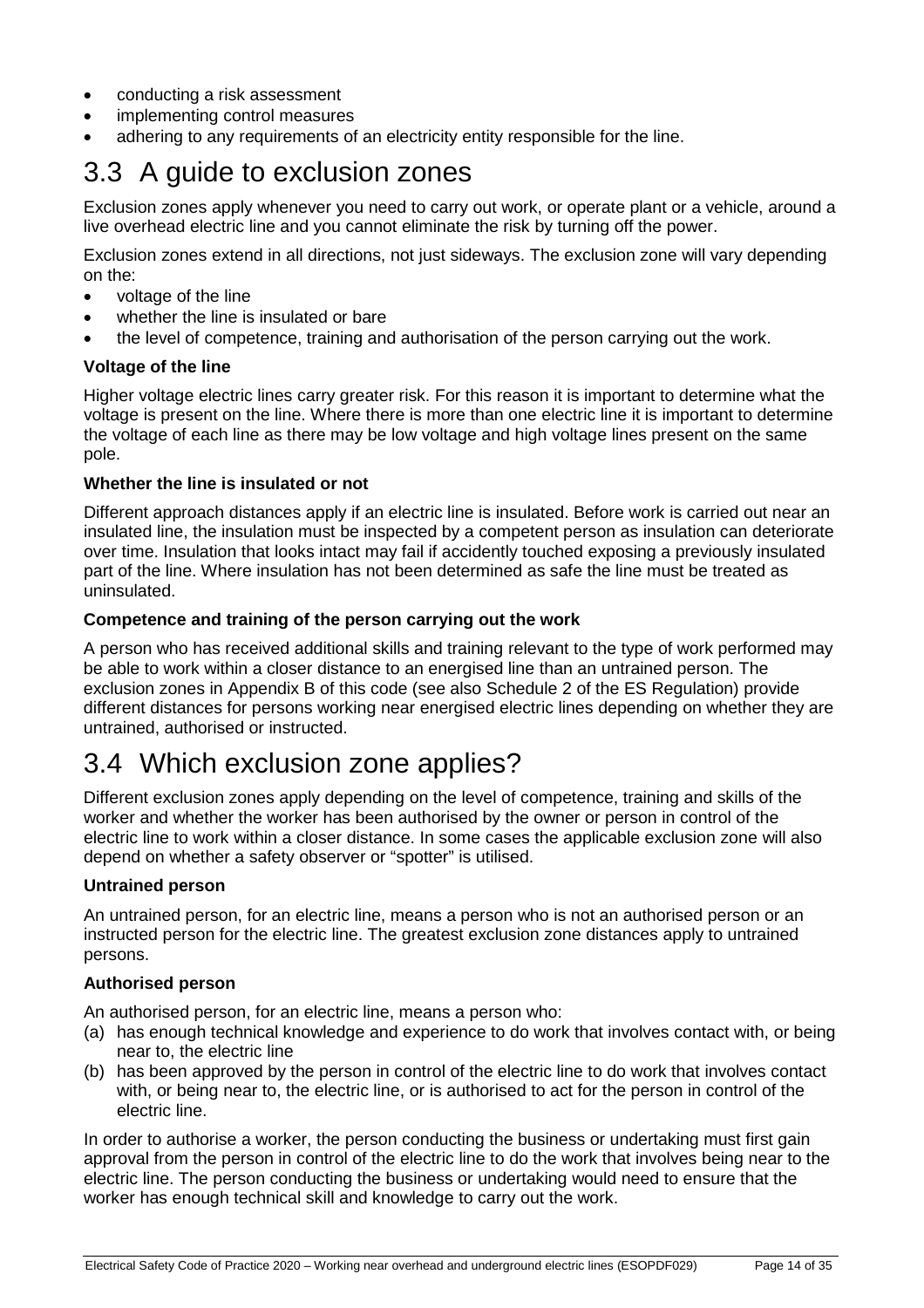In many instances, approval would need to be sought from an electricity entity. However, if it is a private electric line, the owner would need to approve the person to work near the line. For example, if the private electrical line is on a farm, the person conducting the business or undertaking would need to seek approval from the farm owner before the worker can be authorised. Once the approval is gained from the person in control, the person conducting the business or undertaking would need to authorise the worker to carry out the work.

#### **Instructed person**

An instructed person, for an overhead electric line, means a person who is acting under the supervision of an authorised person for the electric line.

Authorised and instructed persons can work at closer exclusion zone distances than untrained persons.

#### **Safety observer**

A safety observer or "spotter", for the operation of operating plant, means a person who:

- (a) observes the operating plant
- (b) advises the operator of the operating plant if it is likely that the operating plant will come within an exclusion zone for the operating plant for an overhead electric line.

Typically, this is a person who has undergone specific training and is competent to perform the role in observing, warning and communicating effectively with the operator of the operating plant.

# <span id="page-14-0"></span>4 Operating plant near overhead electric lines

### <span id="page-14-1"></span>4.1 Scope

This chapter applies to persons operating plant near live overhead electric lines. It can sometimes be difficult for crane or plant operators to see these lines and to judge distances from them. It is also easy for an operator to be distracted as they are often concentrating closely on the activity they are carrying out and can forget about the closeness of an overhead line.

#### *Operating plant*

Operating plant means plant being operated for its intended purpose unless the operation of the plant can not materially affect the distance between the plant and any electric line in relation to which there is an exclusion zone.

Examples of operating plant:

- a tip truck tipping a load
- a fixed crane operating at a building site
- a vehicle that includes an elevated work platform being used for clearing vegetation from around overhead electric lines
- a concrete pumping truck pumping concrete
- a harvester with height changeable attachments being used to transfer grain to a truck.

Example of plant that is not operating plant:

• a furniture removal van under an electric line raising or lowering the electrically or hydraulically operated platform located at the rear of the van, if neither the platform nor anything on the platform rises above the roof of the van.

### <span id="page-14-2"></span>4.2 Risk management process for operating plant working near overhead electric lines

This chapter should be read in conjunction with Chapter 2 of this Code.

Before setting up operating plant near overhead electric lines, the person conducting a business or undertaking should conduct an inspection to identify the presence of overhead electric lines that may pose a risk. Consultation regarding the work and the related risks should occur between the person conducting a business or undertaking and the crane or operating plant operator. Electric lines should always be treated as live.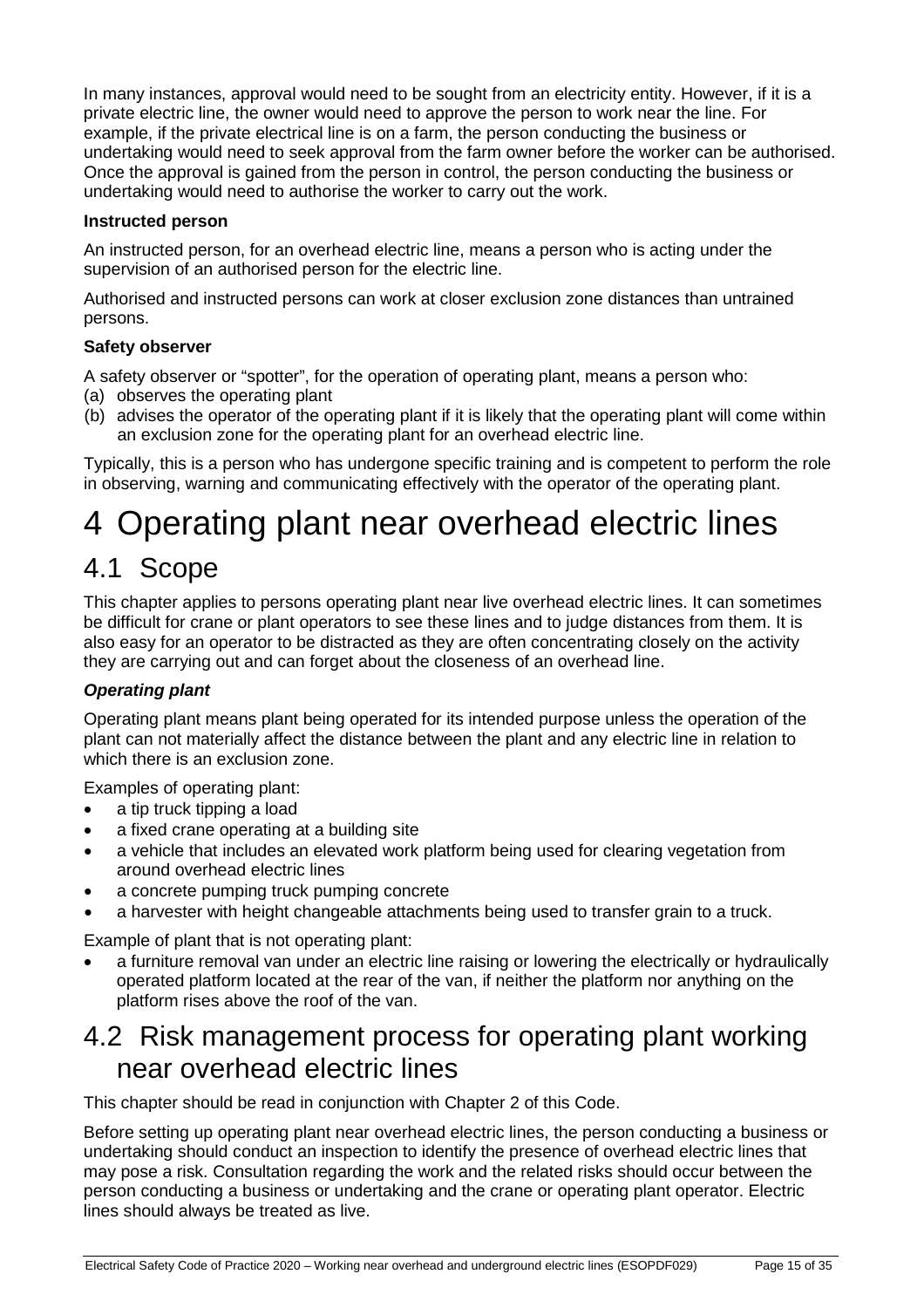The most effective way to eliminate any risk of electric shock is by turning off the power. The person conducting a business or undertaking, principal contractor or the operating plant owner should discuss options for de-energising or re-routing the electricity supply with the relevant electricity entity. These options are the most effective control measures and should be considered before anything else. The person conducting a business or undertaking, principal contractor or the operating plant owner should also consult with each other to ensure the electricity entity has been contacted.

De-energising or re-routing powerlines should be arranged with the electricity entity as quickly as possible as this can take some time to arrange. Where overhead powerlines have been deenergised, confirmation should be sought from the person in control of the powerline before undertaking any work.

If it is not reasonably practicable to turn off the power or re-route the powerline, the most effective control measure to reduce the risk is to establish "exclusion zones" that prevent people, plant, equipment and materials from coming close enough to energised overhead powerlines for direct contact or flash-over to occur.

The person conducting a business or undertaking should conduct a written risk assessment to determine the risk of encroaching on the exclusion zone. A copy of this assessment should be kept for future reference.

In assessing the risk, the person conducting a business or undertaking should consider:

- Identifying the minimum clearance distance from the closest part of the crane or other operating plant to the power line;
- In the case of a crane, the nature of the load to be moved, e.g. dimensions and whether the load is conductive. When in contact with high voltage material that would normally be nonconductive, the crane may become conductive. All materials should be assumed to be conductive unless a competent person can confirm otherwise;
- Whether the load is being carried above the electric lines and may accidentally fall onto the live lines e.g. moving a swimming pool from the street over live electric lines into the yard of a home;
- Unexpected movement of the terrain, ground or surface upon which the crane or other plant is located, possibly resulting in a corresponding surge or sudden movement towards live electric lines;
- Prevailing or unexpected wind strength and direction and other weather conditions;
- The possibility of sway and sag of the overhead powerlines (sway of overhead powerlines is usually caused by wind, while sag may vary as temperatures vary);
- In the case of a crane, the size and shape of the load, particularly the surface area facing the wind;
- Functional behaviour of the crane, load or other plant that could result in inadvertent contact with electric lines;
- Possibility of crane or other plant becoming live through voltage induced by adjacent electric lines, especially high voltage lines; and
- How the load being carried by a crane is secured and whether any part of the load may inadvertently move during the operation and encroach on the exclusion zone.

The outcome is a priority list of control measures based on risk levels.

### <span id="page-15-0"></span>4.3 Working in the safety observer zone

#### <span id="page-15-1"></span>4.3.1 What is the safety observer zone?

A crane or plant is considered to be in the safety observer zone when, by the position the crane or plant is located, it is possible that any of the following could enter the exclusion zone of live electric lines during operation:

- any part of the crane or operating plant
- any person on or working on an EWP
- any hand tools or other equipment held by anyone involved with the operation
- the load being moved.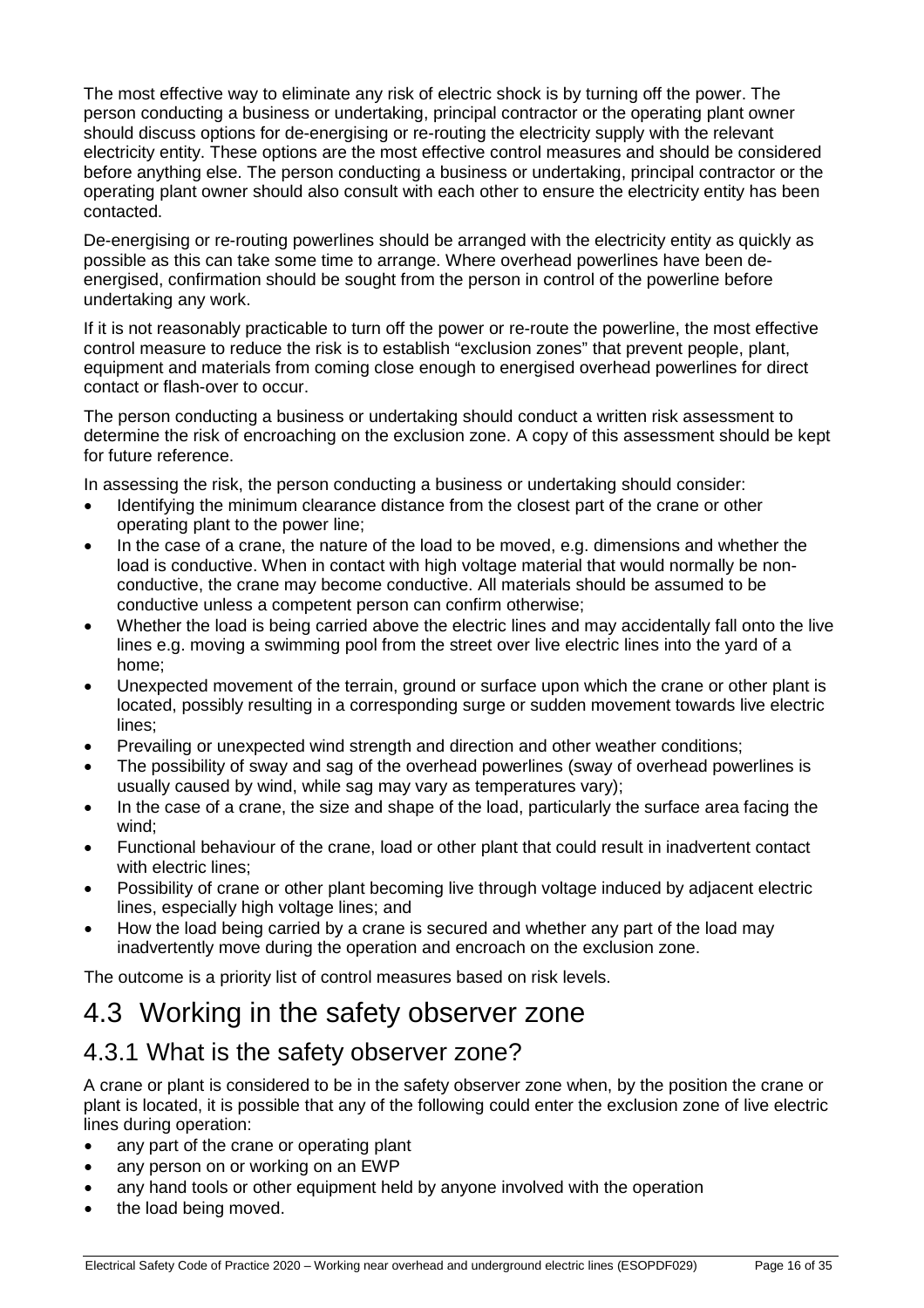The safety observer zone concept is designed:

- to encourage operating plant operators to locate their equipment away from the possibility of encroaching into the exclusion zone
- when that is not possible, adopt other suitable precautions to prevent encroachment.

A crane or operating plant is not operating in a safety observer zone when:

- high voltage electric lines have been de-energised and earthed
- limiting devices have been installed to warn the operator or prevent any part of the crane, plant or load being moved from entering the exclusion zone
- any part of the crane, plant or load being moved is prevented from entering the exclusion zone by physical barriers.

The safety observer zone for overhead electric lines is illustrated in **Figure 1**. While this figure illustrates a crane operating, the example applies to all operating plant.

**Figure 1: Safety observer zone for overhead electric lines**



#### <span id="page-16-0"></span>4.3.2 Special provisions for working in the safety observer zone

#### *Safety observer for the safety observer zone*

A safety observer should be employed when a crane or operating plant is operating within the safety observer zone as defined in 4.3.1 above.

The following special provisions apply:

- The person conducting a business or undertaking is responsible for appointing a safety observer. If any part of the crane or plant or load is about to enter the exclusion zone, the safety observer should warn the operator. Encroachment into the exclusion zone is strictly forbidden.
- The operator should not operate a crane or plant without a safety observer in situations where an observer is required (see 4.4 for further information).
- The safety observer should not carry out any other work or function that compromises their role as a safety observer.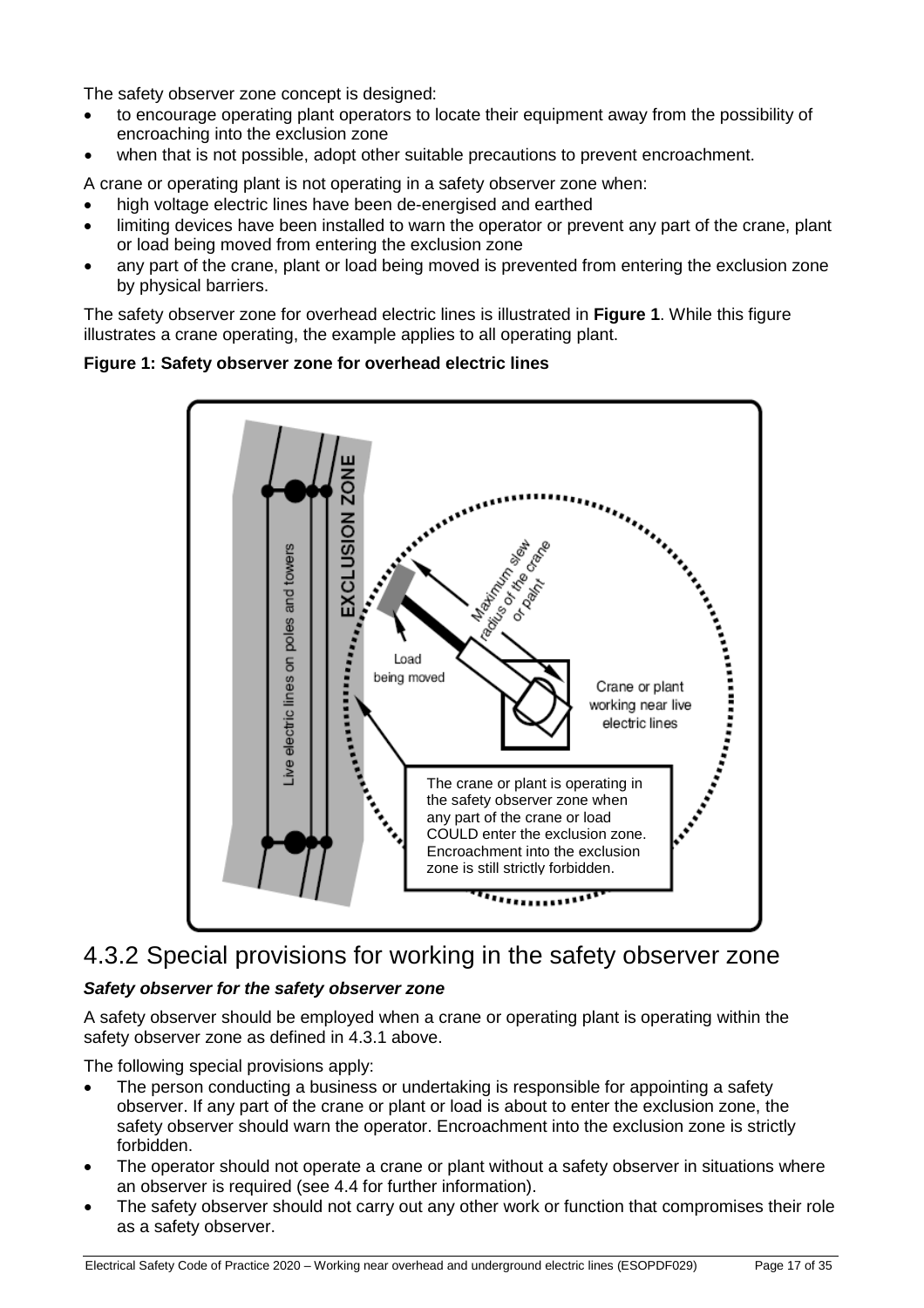- The safety observer should not be required to observe more than one crane or operating plant at a time.
- The safety observer should be able to communicate effectively with the operator of the crane or operating plant at all times and should warn the operator about the approach to the exclusion zone. Specialist communication equipment may be necessary where there is a barrier to communication.
- Except where rail mounted elevating work platforms are being used for working on rail traction electrical apparatus, the safety observer should not be located on the work basket of an elevating work platform.
- The safety observer should be trained to perform the role.
- The safety observer should have the authority to stop the operation of the crane or operating plant.
- The safety observer should mark the border of the exclusion zone with suitable markers e.g. red warning tapes, which can be easily viewed by the crane or plant operator.

### <span id="page-17-0"></span>4.4 Working in the authorisation zone

#### <span id="page-17-1"></span>4.4.1What is the authorisation zone?

A crane or other operating plant is in the authorisation zone when it is operated by an authorised or instructed person.

When a crane or other operating plant is in the authorisation zone, or when it is intended to operate in the authorisation zone, a safety observer or another safe system of work must be used which will prevent contact with the overhead line.

Another safe system of work may include one or more of the following precautions:

- Use of limit switches to prevent the crane or operating plant from contacting the line.
- Positioning and design of the crane or operating plant which will prevent the plant from contacting the line.

*Note: for operating plant operated by an authorised person or instructed person who does not have a safety observer or another safe system as required under the schedule, the authorised person or instructed person must be taken to be an untrained person.*

### <span id="page-17-2"></span>4.4.2 Special provisions for working in the authorisation zone

#### **Safety observer for the authorisation zone**

A safety observer should be used when a crane or other operating plant is operating within the authorisation zone as defined in 4.4.1 above.

The following special provisions apply:

- The person conducting the business or undertaking is responsible for appointing a safety observer. If any part of the crane or operating plant or load is about to contact the line, the observer should warn the operator.
- The crane or operating plant must not be operated in the authorisation zone without a safety observer or another safe system of work that prevents contact with the line.
- The safety observer should not carry out any other work or function that compromises their role as a safety observer.
- The safety observer should not be required to observe more than one crane or operating plant at a time.
- The safety observer should be able to communicate effectively with the operator of the crane or operating plant at all times. Specialist equipment may be necessary where there is a barrier to communication.
- The safety observer should have the authority to stop the operation of the crane or operating plant.
- Except where rail mounted elevating work platforms are being used for working on rail traction electrical apparatus, the safety observer should not be located on the work basket of an elevating work platform.
- The safety observer should be trained to perform the role.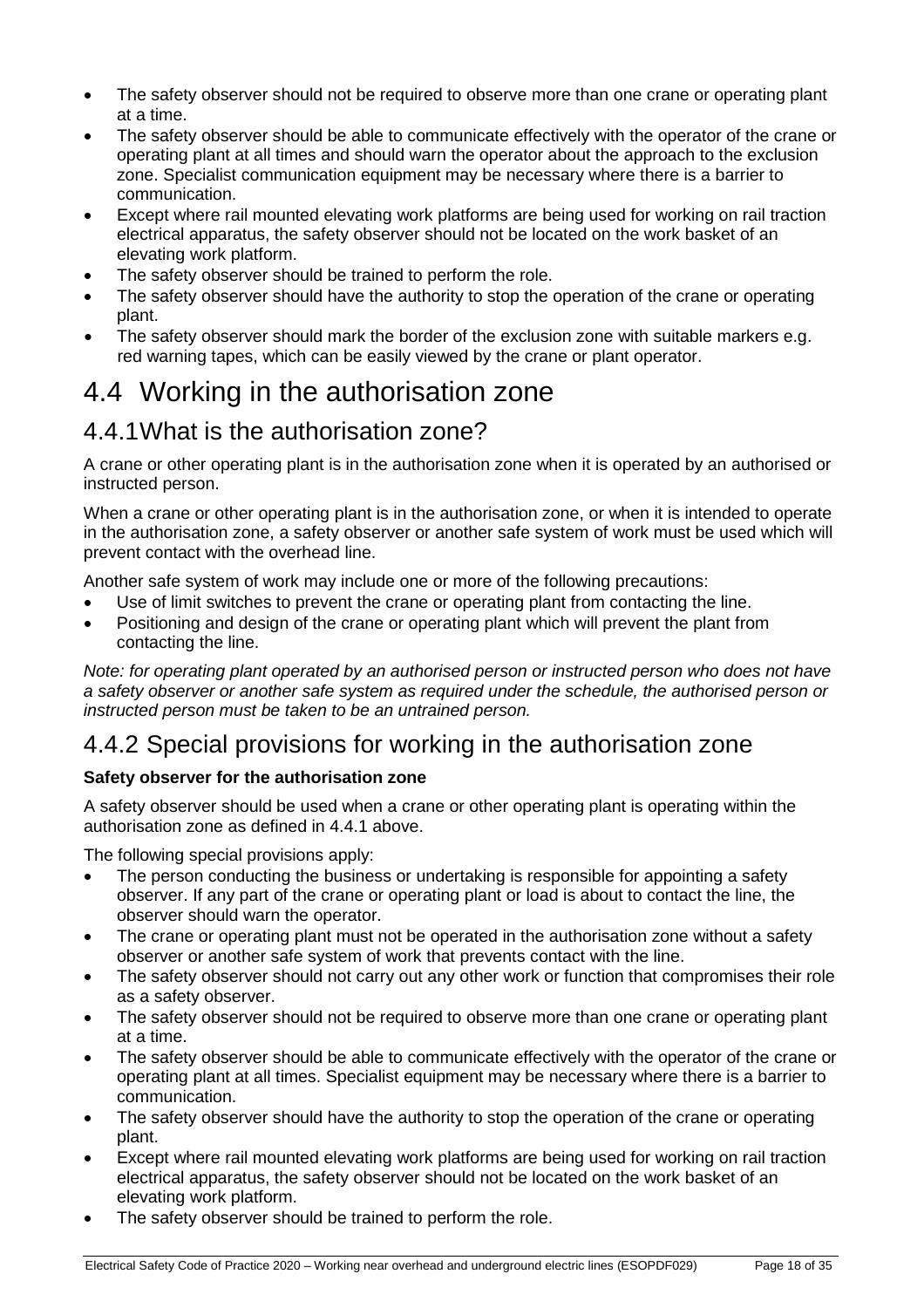The safety observer should mark the border of the exclusion zone with suitable markers e.g. red warning tapes, which can be easily viewed by the crane or plant operator.

### <span id="page-18-0"></span>4.5 Personnel in contact with the crane, load or operating plant

When the crane or operating plant is operating in the safety observer zone or authorisation zone, only the following persons should be allowed to touch any part of the crane, plant or load being moved:

- (a) The operator, while not in contact with an electrical earth, e.g. operator remaining in the cabin instead of standing on the ground beside the crane or plant.
- (b) The operator, while standing on the ground or while in contact with an earthed situation, may operate the crane or operating plant under any of the following conditions, when used appropriately:
	- the controls are effectively insulated<sup>[1](#page-18-4)</sup>
	- the operator wears insulating gloves<sup>1</sup> where the voltage of any of the overhead electric lines does not exceed 1000 volts
	- the operator stands on an equipotential metallic mat, which is electrically connected to all metalwork associated with the controls.

Other personnel who are essential to the particular operation of the crane or operating plant e.g. dogger, crane chaser or other worker helping to set up the crane or operating plant, are permitted to work within the safety observer zone, provided these persons are not required to have direct contact with any part of the crane, operating plant or load. However, where direct contact is necessary:

- suitable insulating gloves<sup>1</sup> should be worn; or
- such contact should be via a non-conductive object e.g. pole or tail rope used to control load movement.

## <span id="page-18-1"></span>5 Work near low voltage overhead electric lines near buildings and structures

### <span id="page-18-2"></span>5.1 Scope

This chapter applies to:

- painting or maintenance work near a low voltage overhead line
- erecting scaffolding near a low voltage overhead line
- building work near a low voltage overhead line
- any other non-electrical work where there is a risk of contact with a low voltage overhead line.

Electric lines covered by this chapter are:

- electricity distributors' low voltage overhead lines including service lines
- low voltage overhead lines forming part of consumers' installations
- any low voltage overhead line within the jurisdiction of the ES Regulation.

Please refer to Appendix C for examples/case studies of work near overhead electric lines near buildings and structures.

### <span id="page-18-3"></span>5.2 The no-touch and exclusion zones for low voltage lines near buildings and structures

Guidance in this chapter, taken from Appendix B, is based on no-touch and exclusion zone concepts, defined as follows.

<span id="page-18-4"></span> <sup>1</sup> Insulation must at least be effective against the maximum voltage of the particular overhead electric line. The person conducting a business or undertaking operating the crane is responsible for ensuring the effectiveness of the insulation in accordance with the relevant Australian Standard.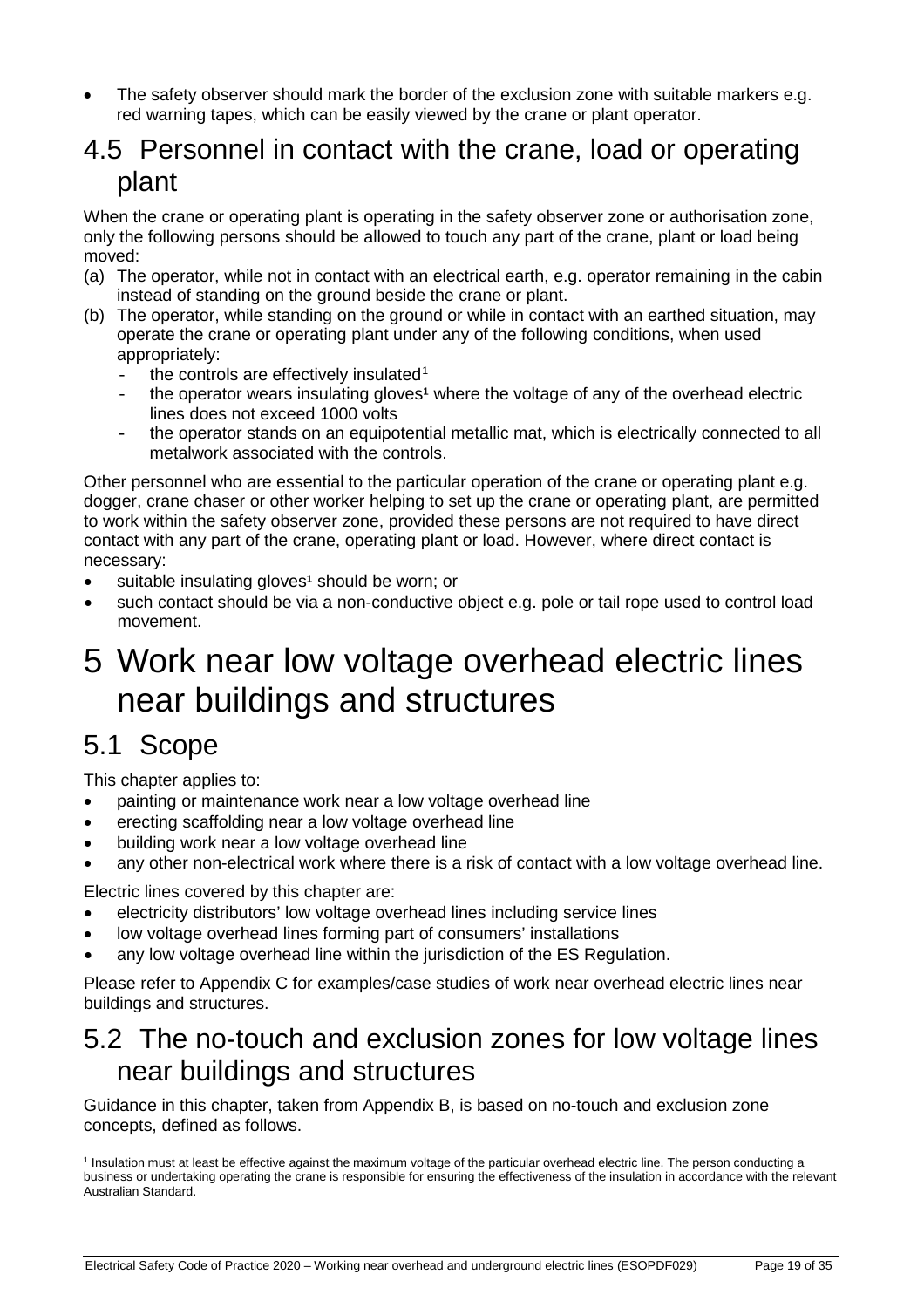For an authorised person, a no-touch zone applies to an insulated low voltage overhead line that has been examined for visible defects. You may go as close to the line as you need to but do not touch the line. (See ES Regulation 2013, Schedule 2 – "no exclusion zone prescribed")

#### <span id="page-19-0"></span>5.2.1Exclusion zones for low voltage overhead lines near buildings and structures

For an untrained person, the exclusion zone for low voltage overhead lines near buildings and structures is as follows:

- Without consultation, the exclusion zone is three metres from the lines
- With consultation, the exclusion zone is specified in **Appendix B**. The purpose of the consultation is to determine the voltage of the line and inform the owner of the line that you are carrying out work near the line
- The exclusion zone applies to bare or covered low voltage and insulated lines not examined for visual defects.

The following table illustrates exclusion and no touch zones for low voltage lines near buildings and structures.

**Table 1**: Exclusion zones and no-touch guidance for low voltage lines near buildings and structures.

| <b>Types of electrical</b><br>service lines near<br>buildings and<br><b>structures</b> | Insulated low<br>voltage<br>(examined for<br>visual defect)          | Covered low<br>voltage                                                                                                                                                                         | Insulated low voltage<br>lines - no visual<br>examination<br>conducted | Bare low voltage |
|----------------------------------------------------------------------------------------|----------------------------------------------------------------------|------------------------------------------------------------------------------------------------------------------------------------------------------------------------------------------------|------------------------------------------------------------------------|------------------|
| <b>Designated zones</b>                                                                | No-touch zone.<br>Go as close as<br>you need to but<br>do not touch. | Without consultation* with electricity entity, exclusion zone is<br>3000mm from the live electrical line.<br>With consultation*, refer to Appendix B for allowable safe<br>approach distances. |                                                                        |                  |

\* Note: the purpose of the consultation is to determine the voltage of the line and inform the person in control of the electric line that you are carrying out work near the line.

### <span id="page-19-1"></span>5.3 Risk management process for work near low voltage overhead electric lines near buildings and structures

This chapter should be read in conjunction with Chapter 2 of this Code.

Before carrying out work where a person might unintentionally encroach into the exclusion zone, the person conducting the business or undertaking should inspect to identify any potential risks. This step will help to determine the level of risk and establish a priority list based on that risk. A copy of the assessment should be kept for future reference.

Risks may include:

- bare exposed live lines
- broken down insulation
- deterioration of earthing of exposed conductive parts that are required to be earthed
- voltage of the line is higher than the expected low voltage
- possibility of equipment, such as a portable powered saw, contacting exposed live parts.

#### *Note:*

- *1. If the overhead line is found to be a high voltage line, this chapter of the Code does not apply.*
- *2. If the voltage of the line cannot be determined, the line should be deemed as a high voltage line and note 1 will apply.*
- *3. If you cannot determine whether the line is effectively insulated, the line should be treated as being bare.*

If a risk involving electric lines has been identified, a written assessment should then be conducted to determine the risk to a person (or something he or she is carrying, or something attached to that person) encroaching into the exclusion zone. This step will help to determine the level of associated risk and establish a priority list based on that risk level. A copy of the assessment should be kept for future reference.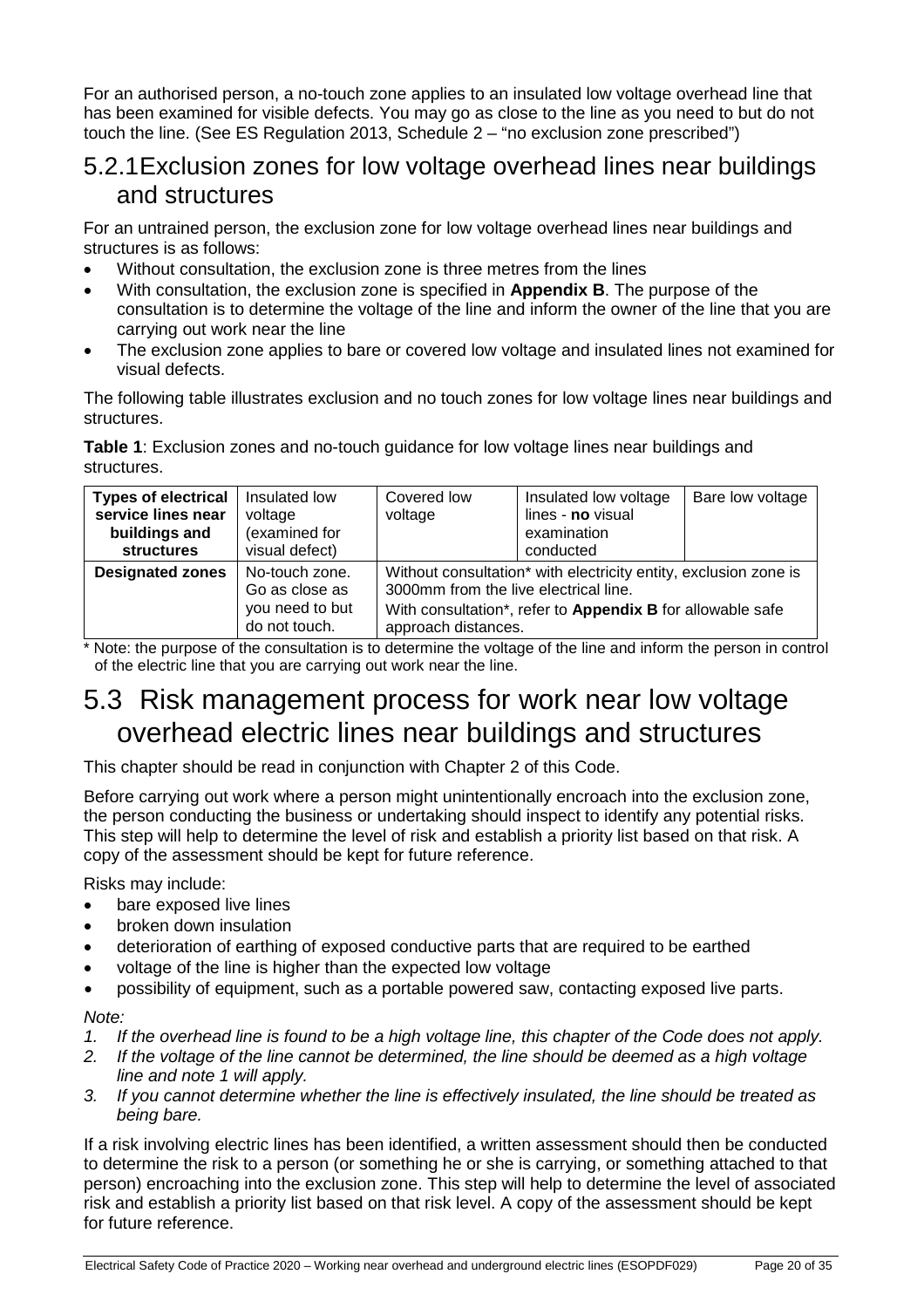The following factors may be included in a risk assessment:

- Type of work being carried out, tools or equipment being used, and the risk of mechanical damage to the line if contact were made. Examples may include:
	- handling a sheet of roofing material where loss of control could occur and the material could come within the exclusion zones
	- using a cutting or grinding tool where loss of control of the tool is a risk and where the tool could come within exclusion zones through loss of control or from inadvertent movement
	- using a heavy electric disc sander to sand timber near the point of attachment of a service line may impose a high risk of encroaching the no-touch zone if control were lost. The risk of damage to and contact with the line and consequent electric shock is high if the sander touched the line. Manual sanding should be considered.
- Proximity of the work to the overhead line.
- Environmental conditions, such as rain, wind or uneven terrain, which may bring a risk of unexpected movement of tools or equipment held by workers.

#### **Visual examination of low voltage overhead line**

An insulated low voltage overhead electric line should be examined for visible defects. The line is generally divided into two portions:

- (a) The overhead, aerial line portion of the overhead line up to, but not including, the point of connection to the fixed wiring of the structure to which the overhead line connects.
- (b) The means of connection e.g. mains connection box or line clamps insulated with tape or heatshrink or other means, and where applicable, the fixed wiring tails of the circuit to which the line is connected.

The following assessment procedure should be adopted to ensure that an overhead line has no defects as assessed visually. If the line is part of a customer's installation, a licensed electrical worker should assess the line. If the line is the property of an electricity entity, either an electrical worker with relevant experience or the entity should be engaged to have the line assessed.

The line is visually checked to ensure that:

- the insulation is intact, with no tears, cracks or other physical defects and there are no exposed live parts along the line
- there are no exposed live parts anywhere on the line.

## <span id="page-20-0"></span>6 Clearing vegetation near overhead electric lines

### <span id="page-20-1"></span>6.1 Scope

This chapter of the Code applies to untrained persons who cut and trim or treat with chemicals or other processes, trees and other foliage near overhead electric lines where:

- the person or something the person is holding or is in contact with, could come within the exclusion zone of an overhead electric line
- the work creates risk of damage to electric lines or apparatus.

Examples of untrained persons performing vegetation management near electric lines include:

- a local government work crew (other than those who are authorised persons for clearing of vegetation around electric lines) performing vegetation clearing or planting or vegetation treatment
- a building or road construction contractor performing vegetation clearing or trimming work
- a person employed to pick fruit from trees.

Please refer to **Appendix C** for examples/case studies of work near overhead electric lines.

### <span id="page-20-2"></span>6.2 Requirements for untrained persons

An untrained person must not allow any part of their body or anything they are handling or wearing to go into the relevant exclusion zones. The only exception is if the person is handling an insulated device which has been tested and found to be safe for use on and near the electrical part.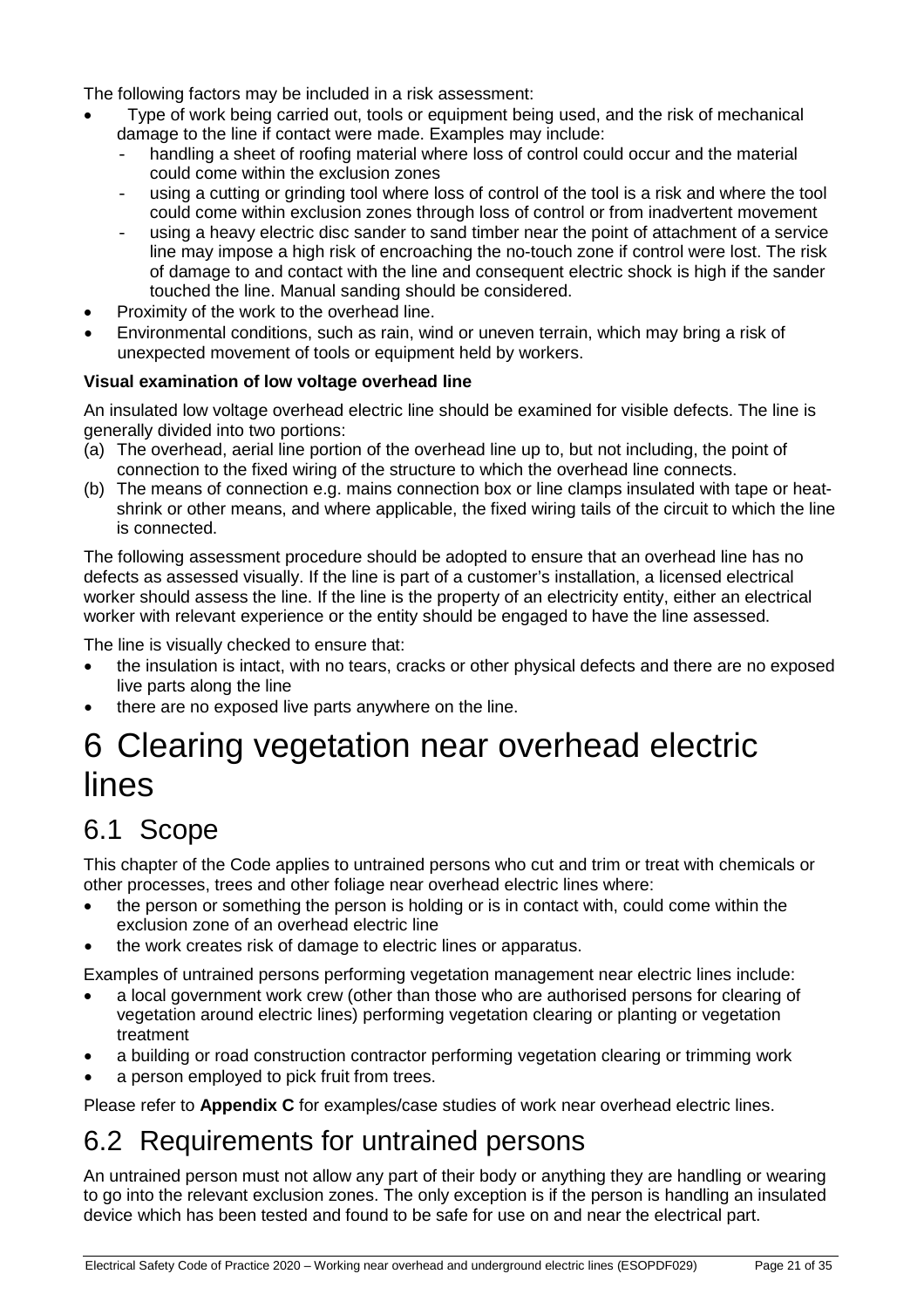A person should not undertake tree trimming or vegetation management where any part of the tree or vegetation to be treated or cut or otherwise worked on is within the exclusion zones.

A person should not undertake tree trimming or vegetation management where any part of the tree or vegetation could fall or otherwise be carried within the exclusion zones.

#### <span id="page-21-0"></span>6.3 Risk management process for clearing vegetation near overhead electric lines

This chapter should be read in conjunction with Chapter 2 of this Code.

Before carrying out any vegetation management work, the person conducting a business or undertaking should identify potential risks of the task. If a risk involving overhead electric lines has been identified, a written risk assessment should then be conducted to determine the risk to a person (or something he or she is carrying, or something attached to that person) encroaching into the exclusion zone. This step will help to determine the level of associated risk and establish a priority list based on that risk level. A copy of the risk assessment should be kept for future reference.

Risks to be considered include, but are not limited to, the following:

- Proximity of vegetation and proposed work activity to electric lines. For example:
- the vegetation involved is located within exclusion zones<br>- that vegetation or part of the vegetation may fall or other
- that vegetation or part of the vegetation may fall or otherwise be carried into the area within exclusion zones
- carrying out the task would cause a person or anything a person may be handling, or in contact with, to intrude into exclusion zones
- wind causing intermittent encroachment of vegetation into the exclusion zone or wet weather making the situation more dangerous.
- Operational characteristics of equipment. Some examples of operational characteristics that may present a risk are:
	- knuckle boom EWPs where convenient placement of the basket can have part of the boom intruding into roadways or other hazardous areas
	- cutting equipment such as chain saws, which may 'kick back', causing equipment to move inadvertently
	- site conditions such as weather (wind), terrain, vehicular and other traffic. For example, heavy traffic on an adjacent roadway could prevent safe access to vegetation.

If a risk involving overhead electric lines has been identified, a written risk assessment should then be conducted to determine the risk to a person (or something he or she is handling, or something attached to that person) or plant or equipment coming into contact with electric lines. This step will help to determine the level of risk associated with the identified risks and establish a priority list based on that risk level. A copy of the assessment should be kept for future reference.

The following factors may be included in a risk assessment:

- voltage of the exposed live part e.g. electric line
- height of the lines
- whether the lines are insulated or bare
- proximity of vegetation
- insulating properties of the tools (devices) and whether the devices have been tested and found to be electrically safe
- heights of any tools, equipment or machinery to be used, placed or operated near the line
- size of equipment being operated near the line and the equipment's operating characteristics, ease of manoeuvrability and conductivity
- location of overhead electric line supporting structures such as poles and towers in relation to the work to be performed, e.g. vegetation may have attached itself to a pole
- particular arrangement of supporting structures, e.g. there may be stay wires that are hard to see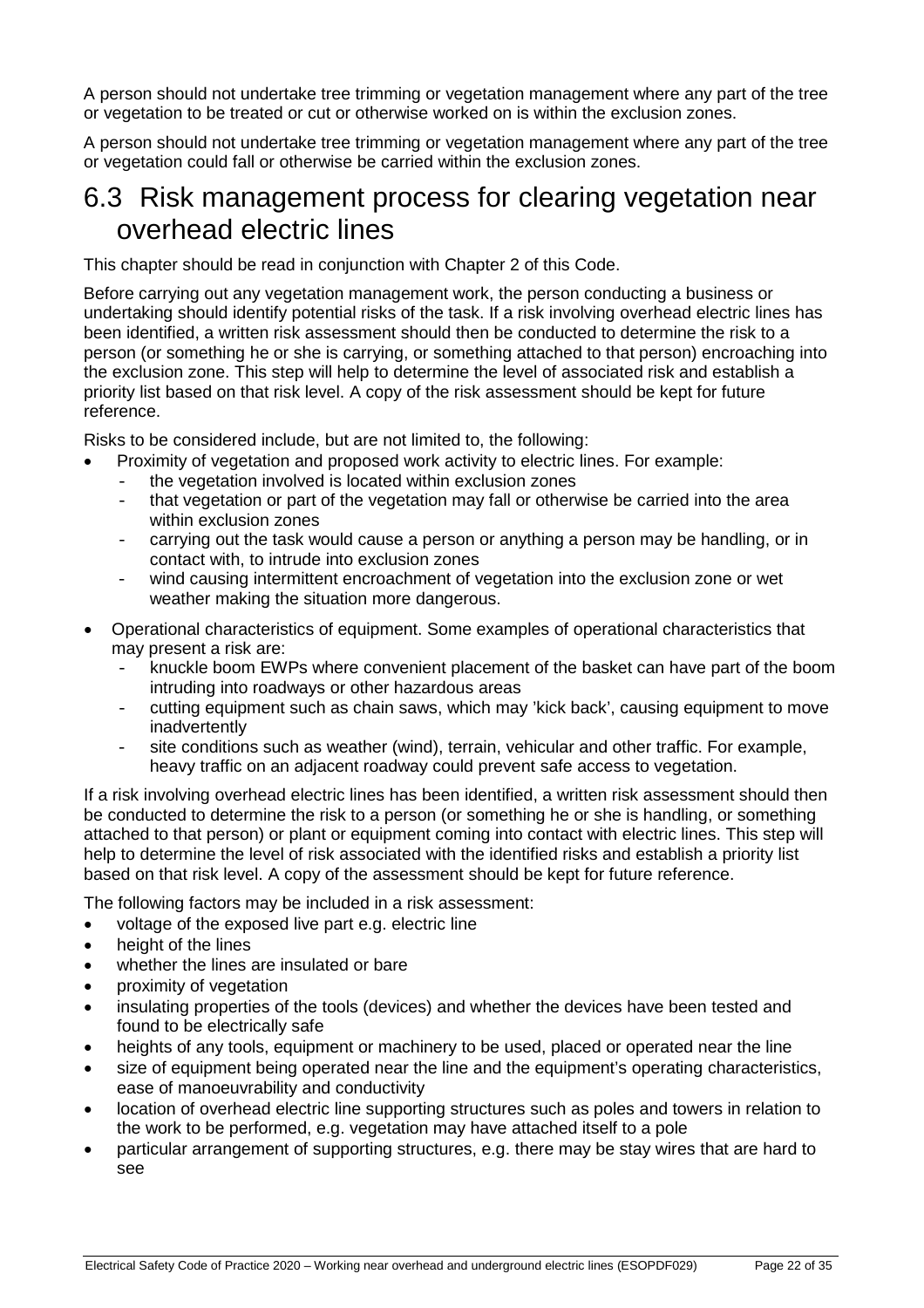- unexpected movement of the terrain, ground or surface upon which the equipment or plant is located, perhaps resulting in a corresponding surge or sudden movement of the load towards live electric lines
- prevailing weather, e.g. strong wind or water affecting the movement of the plant or its parts
- visibility of the overhead lines and their associated support structures, such as poles, and particularly stay wires on poles.

### <span id="page-22-0"></span>7 AGRICULTURAL WORK NEAR OVERHEAD ELECTRIC LINES

### <span id="page-22-1"></span>7.1 Scope

This chapter is for agricultural workers working near overhead electric lines. Examples of such work include:

- handling irrigation pipes under or near an overhead electric line
- using lifting or elevating plant or equipment such as grain augers, hay bale elevators, travelling irrigators or harvesters near or under an overhead electric line
- any other work that involves the risk of a person or anything attached to or held by a person, coming into contact with overhead electric lines.

Please refer to **Appendix C** for examples/case studies of work near overhead electric lines.

### <span id="page-22-2"></span>7.2 Risk management process for agricultural work near overhead electric lines

This chapter should be read in conjunction with Chapter 2 of this Code.

Before carrying out any agricultural work near overhead electric lines, a person should identify potential risks of the task. If a risk involving overhead electric lines has been identified, a written risk assessment should then be conducted to determine potential risks relating to a person or plant encroaching into the exclusion zone. This step will help to determine the level of associated risk and establish a priority list based on that risk level. A copy of the assessment should be kept for future reference.

Risks for agricultural work near live overhead electric lines occur when people are:

- working nearby and in the process may come into contact with signs, scaffolding or machinery such as augers and elevating work platforms near electric lines
- moving or rearranging long aluminum irrigation pipes
- operating high machinery or machinery with height changeable attachments in paddocks where electric lines exist.

If a risk involving overhead electric lines has been identified, a written assessment should then be conducted to determine the risk to a person (or something he or she is carrying, or something attached to that person) or plant or equipment coming into contact with electric lines. This step will help to determine the level of risk associated with the identified risks and establish a priority list based on that risk level. A copy of the assessment should be kept for future reference.

The following factors may be included in a risk assessment:

- voltage of the electric line
- height of the line
- whether the lines are insulated or bare
- height of any tools, equipment or machinery to be used, placed or operated near the line
- size of equipment being operated near the line and the equipment's operating characteristics, ease of manoeuvrability and conductivity
- proximity of stationary or fixed plant and equipment to overhead lines, e.g. grain silos and stock crate gantries
- location of overhead electric line supporting structures such as poles and towers in relation to the work to be performed e.g. a pole may be located where a large self propelled machine, such as a harvester, is required to reverse or turn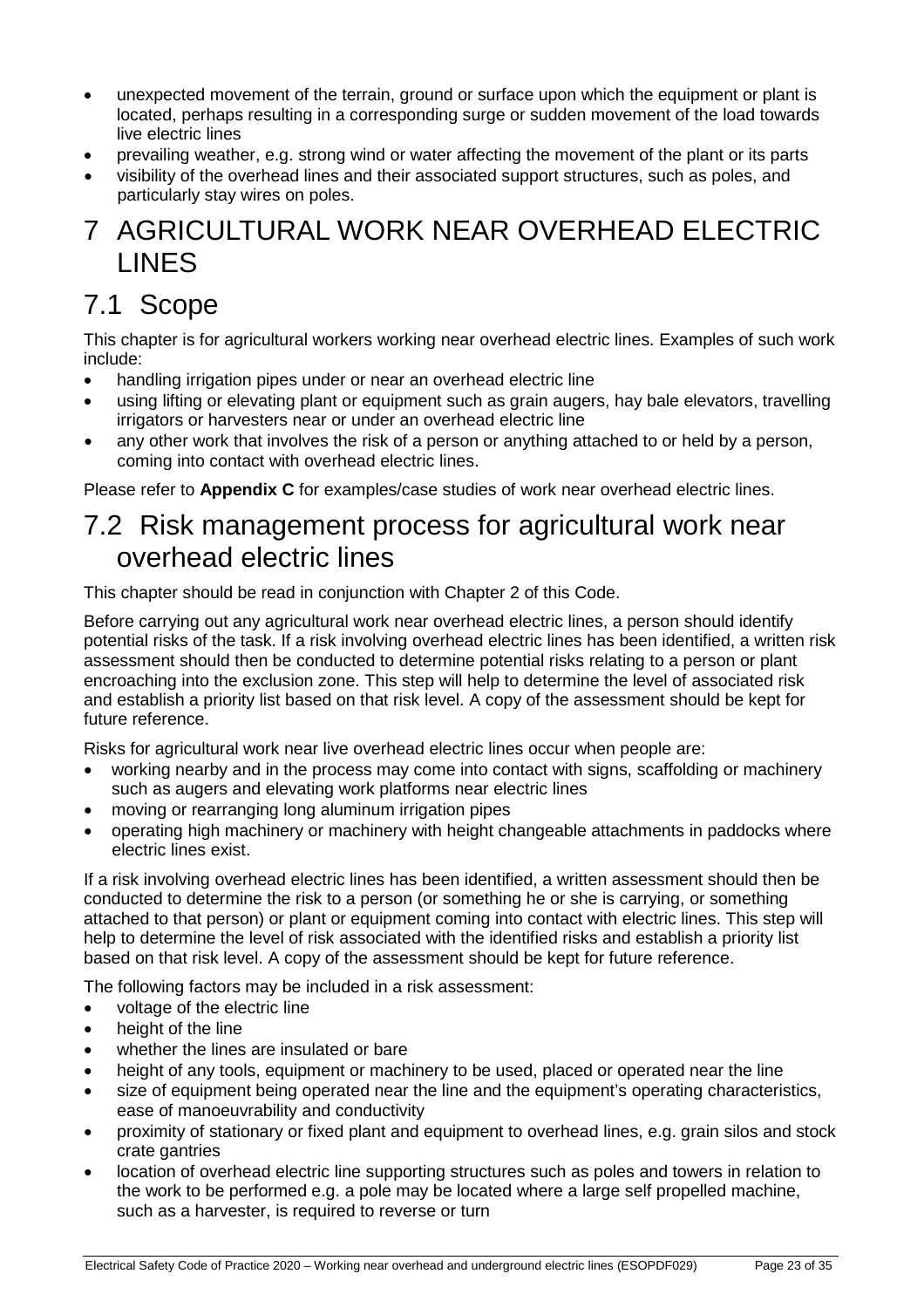- the possibility of sway and sag of the overhead powerlines (sway of overhead powerlines is usually caused by wind, while sag may vary as temperatures vary)
- particular arrangement of supporting structures, e.g. there may be stay wires that are hard to see
- unexpected movement of the terrain, ground or surface upon which the equipment or plant is located, perhaps resulting in a corresponding surge or sudden movement of the load towards live electric lines
- prevailing weather, e.g. strong wind or water affecting the movement of the plant or its parts
- visibility of the overhead lines and their associated support structures, such as poles, and particularly stay wires on poles.

## <span id="page-23-0"></span>8 Transportation of high loads near overhead electric lines

### <span id="page-23-1"></span>8.1 Scope

This chapter has been drawn up for road transport operators exposed to the risk of contacting live overhead electric lines, e.g. when moving a high load with a vehicle near electric lines of an electricity entity. The chapter provides guidance on responsibilities and safe procedures to these operators, their workers and others.

Apart from electrical risks, there may be other obstacles or risks associated with transporting such loads e.g. clearance from trees and traffic lights. This Code does not cover such risks. This Code also does not cover permits and other requirements in relation to the transport of over dimension loads from other authorities, e.g. local council, Queensland Rail, or the Department of Transport and Main Roads.

### <span id="page-23-2"></span>8.2 Meaning of particular terms used in this chapter

#### *Assessing*

Checking the suitability of and the requirements necessary for, safe transport of a proposed high load by reference to the electricity entity's records. If this is not possible, scoping should be undertaken.

#### *Escorting*

Facilitating safe passage of a high load through an electricity entity's network, including any activities necessary to achieve safety.

#### *Escort service provider*

A person or company providing services to escort a vehicle in accordance with an electricity entity's electrical safety precautions.

#### *Notification*

Road transport operator's advice to the electricity entity of the intended route and specification of a high load.

#### *Road transport operator (RTO)*

A person or company transporting a load more than 4.6 metres high.

#### *Scoping*

Checking the suitability of, and the requirements necessary for, safe transport of a proposed high load by physically checking the intended route. Allowances should be made for changes in the road profile e.g. dips and the distance between front and rear wheel axles. (Refer to **Figure 2** for an example of a problem caused by changes to the road profile.) Scoping may not be required where the suitability for transporting a high load over a particular route can be determined by assessment.

#### *Scoping service provider*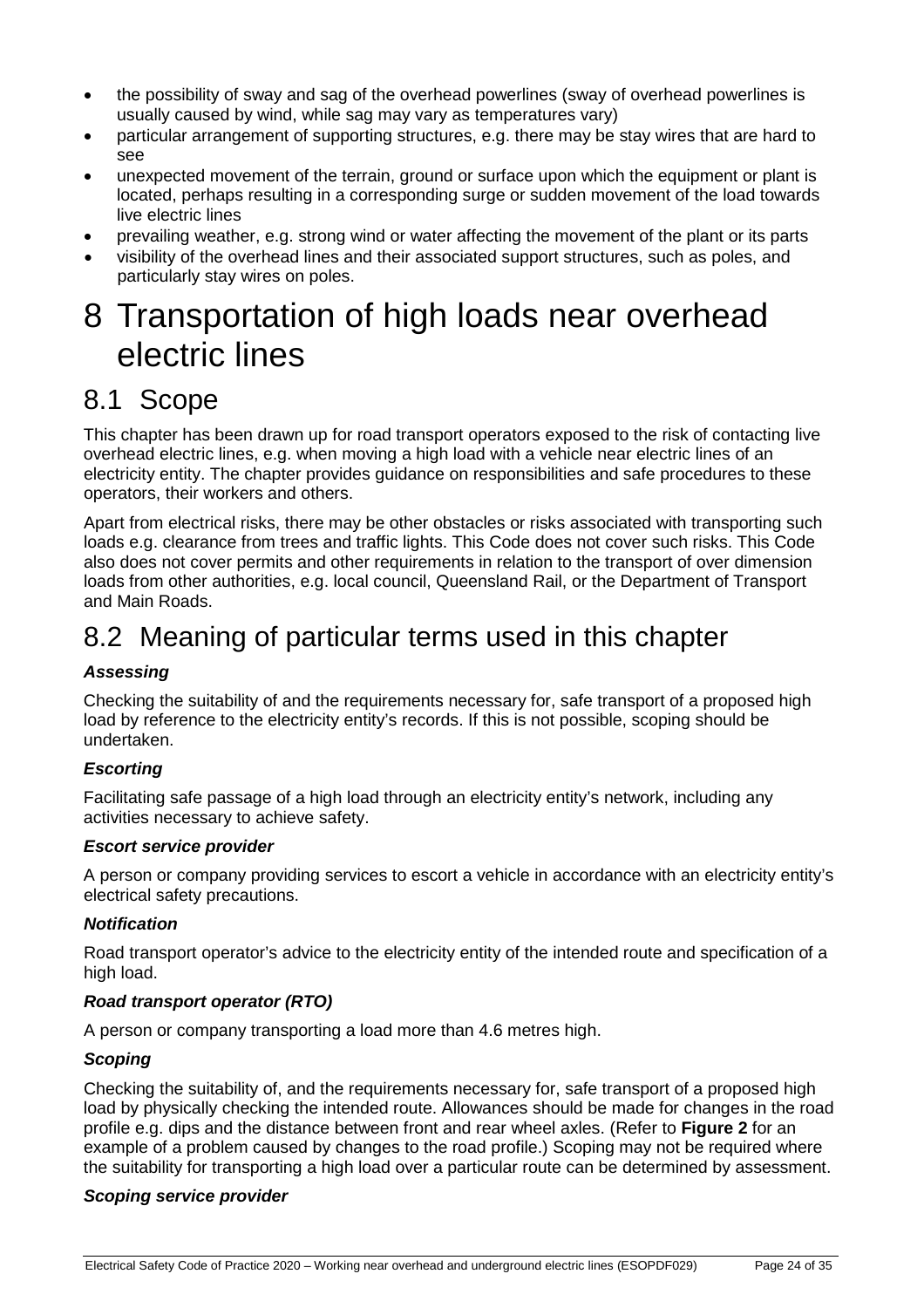An electricity entity, a person or a company who carries out scoping or assessing in accordance with an electricity entity's requirements.

#### *Qualified person*

A person who has successfully completed a high load transportation scoping course or its equivalent provided or authorised by an electricity entity. The evaluation of the person's qualification will be made by the relevant electricity entity.

#### **Figure 2:** *Illustration on how a dip in the road profile can affect the clearance height of over dimension loads*



### <span id="page-24-0"></span>8.3 Transport requirements for high load categories

Electricity entities have certain requirements that must be met before high loads can be moved with a vehicle near electric lines of an electricity entity's network. The rest of Chapter 8 is devoted to these requirements.

#### <span id="page-24-1"></span>8.3.1What is a high load and what requirements apply?

There are four categories of high load. The transport requirements of high loads depend on the height of the load above the roads. Three of these categories have special requirements.

Categories and requirements are set out in Table 2 below.

| Category no.   | <b>Maximum transport</b><br>height of load above<br>road | <b>Transport requirements</b>                                                                                                                                                                                                                                                                                                                |
|----------------|----------------------------------------------------------|----------------------------------------------------------------------------------------------------------------------------------------------------------------------------------------------------------------------------------------------------------------------------------------------------------------------------------------------|
| $\overline{2}$ | Up to 4.6 metres<br>Over 4.6 metres, but                 | Transport can be carried out without any notification.<br>Notification to the electricity entity is required.                                                                                                                                                                                                                                |
|                | not exceeding 5.0<br>metres                              | The route should be scoped / assessed by a<br>qualified person taking into account the electricity<br>entity's safety advice.                                                                                                                                                                                                                |
|                |                                                          | Generally no escorting will be required, depending<br>٠<br>on the outcome of scoping / assessment.                                                                                                                                                                                                                                           |
| 3              | Over 5.0 metres, but<br>not exceeding 5.5<br>metres      | Notification to the electricity entity is required.<br>$\bullet$<br>The route should be scoped / assessed by a<br>qualified person taking into account the electricity<br>entity's safety advice.<br>An escort may be required in accordance with the<br>electricity entity's requirements or depending on<br>outcome of scoping/assessment. |
| 4              | Exceeding 5.5 metres                                     | Notification to the electricity entity is required.<br>٠<br>The route should be scoped / assessed by a<br>$\bullet$<br>qualified person taking into account the electricity<br>entity's safety advice.<br>An escort is required.                                                                                                             |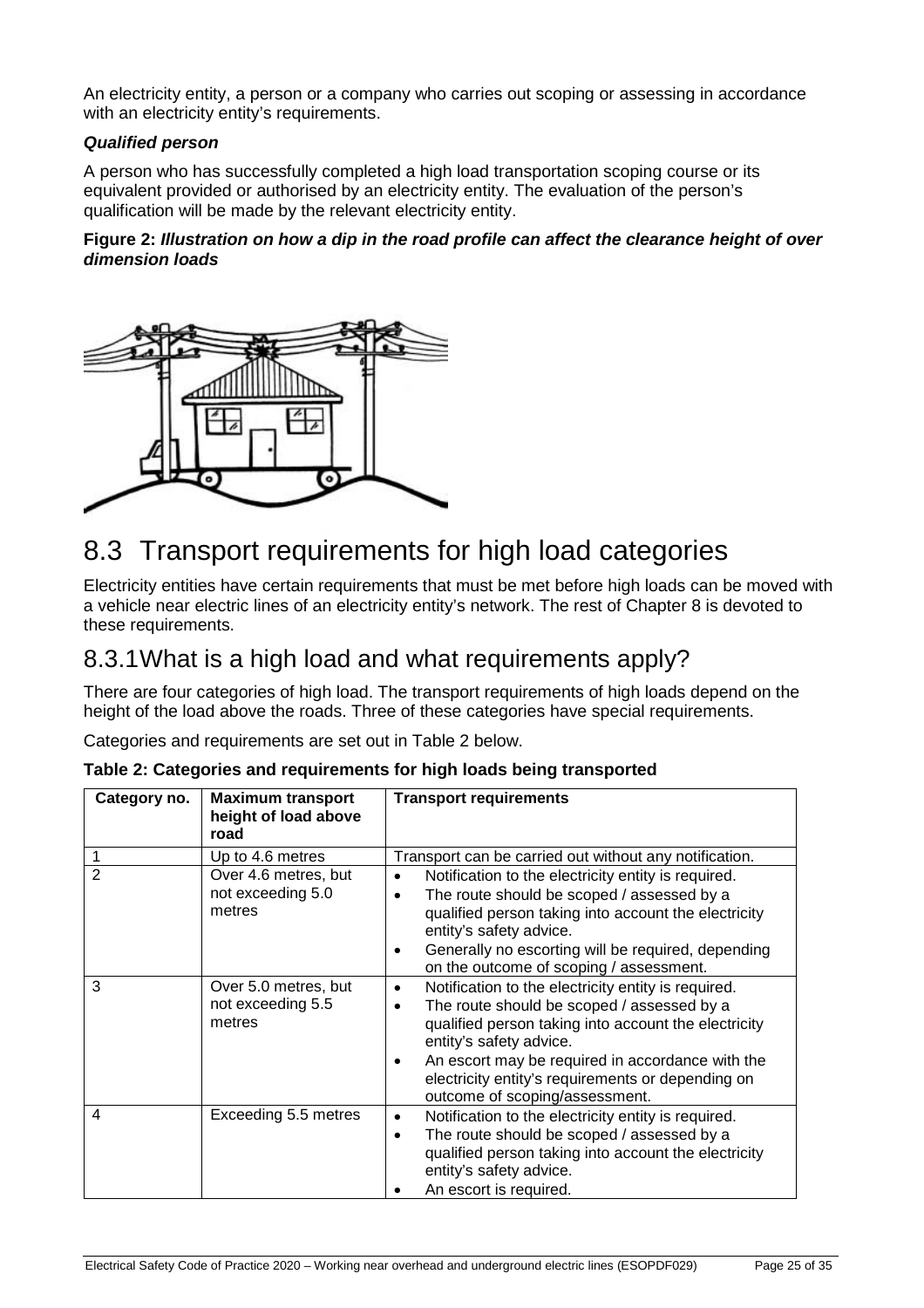<span id="page-25-6"></span>**Category 1** (height of 4.6m or less): Transport can be carried out without any notification to the electricity entity.

**Category 2, 3, 4:** Notification must be forwarded to the electricity entity. Notification about transporting a high load should contain the following:

- Dimensions of the load. The maximum travel height of the load should be determined by combining the height of the object and the vehicle used for transportation. If unable to predetermine the exact measurement, the maximum possible height should be used for scoping or assessing purposes.
- Route specification.
- Time or times during which transport is required to take place.
- Details of the service provider responsible for facilitating the transport of the high load and providing safety precautions.

Copies of the notification form can be obtained directly from the electricity entity or their website.

### <span id="page-25-0"></span>8.4 Responsibilities–electrical safety

#### <span id="page-25-1"></span>8.4.1 Electricity entity

The electricity entity's responsibilities regarding transport of high loads include:

- provide relevant electricity network information to transport operators and escort service providers
- advise precautions for scoping/assessing high loads and escorting high loads, which address the electricity risks of these activities
- provide authorisation in writing.

#### <span id="page-25-2"></span>8.4.2 Escort service provider–electrical safety

The escort service provider's responsibilities in relation to the transport of high loads include:

- understand exclusion zone concepts and their application
- ensure that only persons with appropriate training are engaged to perform relevant activities associated with escorting the high load
- inform the electricity entity if load and route do not conform to the notification details
- use only specialised equipment, especially where the equipment may and can come into contact with exposed live parts
- notify electricity entity of operational electrical safety problems that have been identified, e.g. damage to network assets
- direct road transport operators to ensure electrical safety is maintained.

### <span id="page-25-3"></span>8.4.3 Road transport operator (RTO)–electrical safety

Road transport operators' responsibilities in relation to the transport of high loads include:

- notify the electricity entity of the intention to move a high load near network assets
- provide accurate information about high loads to electricity entity
- comply with precautions required by the electricity entity
- comply with directions of escort provider
- where an escort service provider is not required, the RTO must contact the electricity entity about operational matters affecting electrical safety.

An example of an operational matter, which would affect electrical safety, would be if the high load transport encountered electric lines lower than the minimum clearance prescribed in the regulation. See section 207 and schedule 4(1) and (3) of the ES Regulation.

#### <span id="page-25-4"></span>8.4.4Scoping service provider or network assessor–electrical safety

The scoping service provider's or network assessor's responsibility in relation to the transport of high loads is to provide accurate information about the network through which the high load is to be transported.

# <span id="page-25-5"></span>9 Work near underground electric lines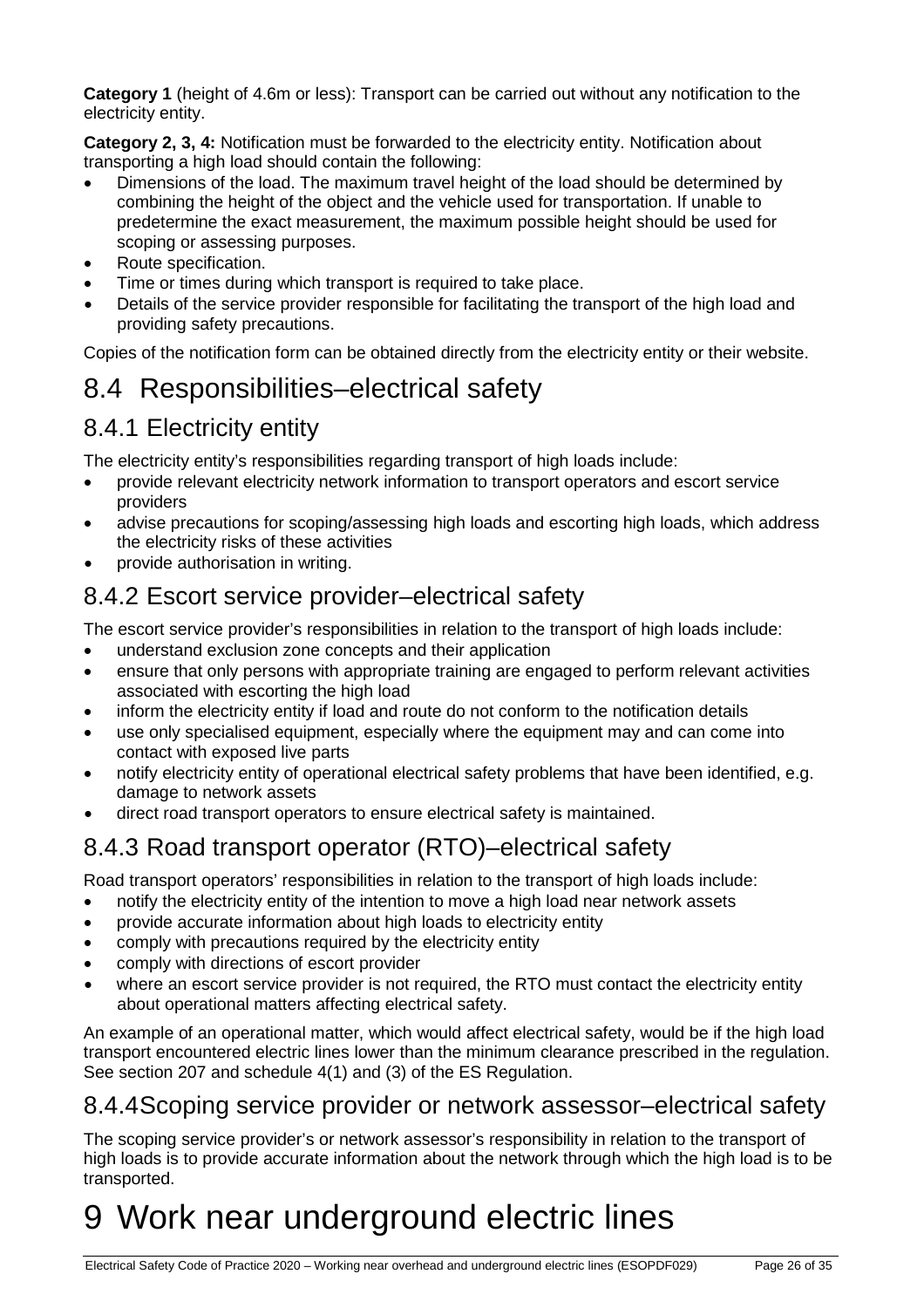### 9.1 Scope

This chapter applies to any work that involves risk of contact with energised underground electric lines. Examples of such work include:

- a builder excavating a trench as part of construction work
- a fencing contractor digging holes where an electrical cable could be a buried
- rural workers driving star pickets into the ground

### <span id="page-26-0"></span>9.2 Risk management

This chapter should be read in conjunction with Chapter 2 of this Code, and the WHS Regulation.

Before carrying out any work such as digging, excavation or tunnelling near an underground electric line, a person conducting a business or undertaking should identify any potential risks associated with the work. A person conducting a business or undertaking must also comply with any requirements under the WHS Regulation in relation to the work (e.g. Excavation work underground essential services).

Where a risk has been identified, a risk assessment should be conducted to determine the risk to a person (or something the person is carrying, or something attached to that person) being exposed to an electrical risk from the underground electric line.

The assessment should consider:

- The risk of tools damaging cables or apparatus, for example:
	- When digging, driving equipment or excavating where buried electrical cables may be present.
- The risk of cables or apparatus being concealed in a work location:
	- If it is not known whether cables, conduits, apparatus or situations form an electrical safety risk, you should either assume that the risk exists, or have a qualified person investigate and report.
	- If excavating in a public place, suitable means must be used to identify any electrical cables that could be present. Suitable means may include:
		- (i) Call Dial Before You Dig, a free enquiry service for information on underground assets anywhere in Australia. This organisation will advise if electrical cables owned by one or more of its contributory members are located near your worksite. In addition, definite cable locations can be determined by special arrangement with the organisations. For further information, contact Dial Before You Dig by any of the following methods:
			- $-$  phone 1100
			- submit an enquiry online at [www.1100.com.au.](http://www.1100.com.au/)
		- (ii) Contact relevant authorities about any cables they may have placed near the excavation. Authorities may include:
			- (a) electricity entities such as Energex or Ergon
			- (b) communication companies such as Optus and Telstra
			- (c) local government authorities
			- (d) water authorities.

In some instances, customers of electricity entities have authority to place electricity cables in public places. If excavating on private property, you should first contact the owner or occupier of the premises about buried cables.

### <span id="page-26-1"></span>9.3 WHS requirements for excavation work

The WHS Regulation has specific requirements relating to excavation work near underground essential services (which includes underground electric lines).

Where excavation work is being carried out at a workplace the person with management or control of the workplace must take all reasonable steps to obtain current underground essential services information before directing or allowing the excavation work to commence. The person with management or control of the workplace must provide this information to any person engaged by the person to carry out the excavation work.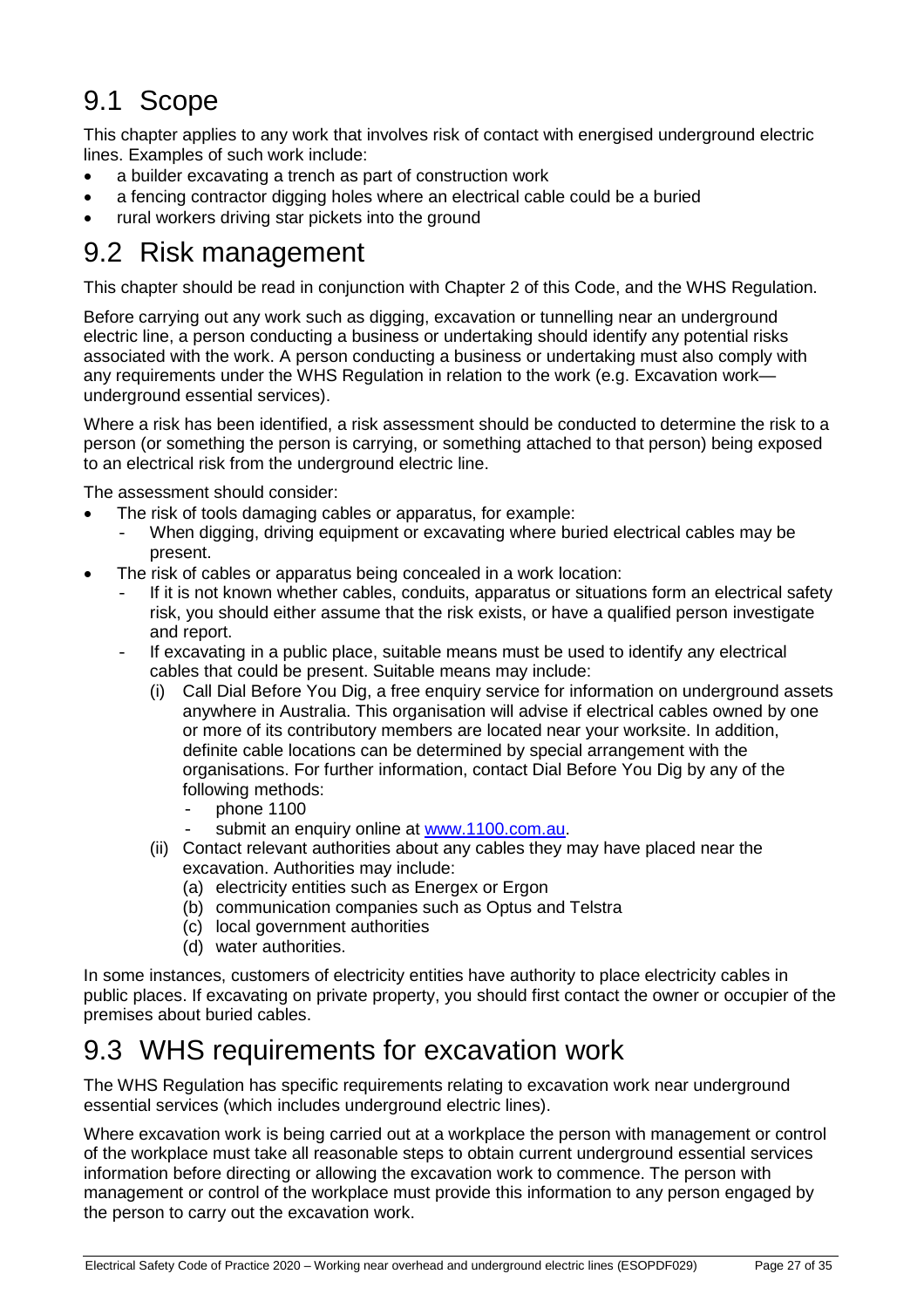The person with management or control of the workplace and any person conducting a business or undertaking who is given the information must have regard to the information when carrying out or directing or allowing the carrying out of the excavation work.

Additional legislative requirements relating to the essential services may also impose duties on the person conducting the business or undertaking and the persons carrying out the work.

The person with control or management of the workplace must ensure that this information is available for inspection until the excavation work is completed. However, if a notifiable incident (see section 35 of the WHS Act) occurs in connection with the excavation work, it must be available for at least two years after the incident occurs.

For further guidance, refer to the *Excavation work code of practice 2013*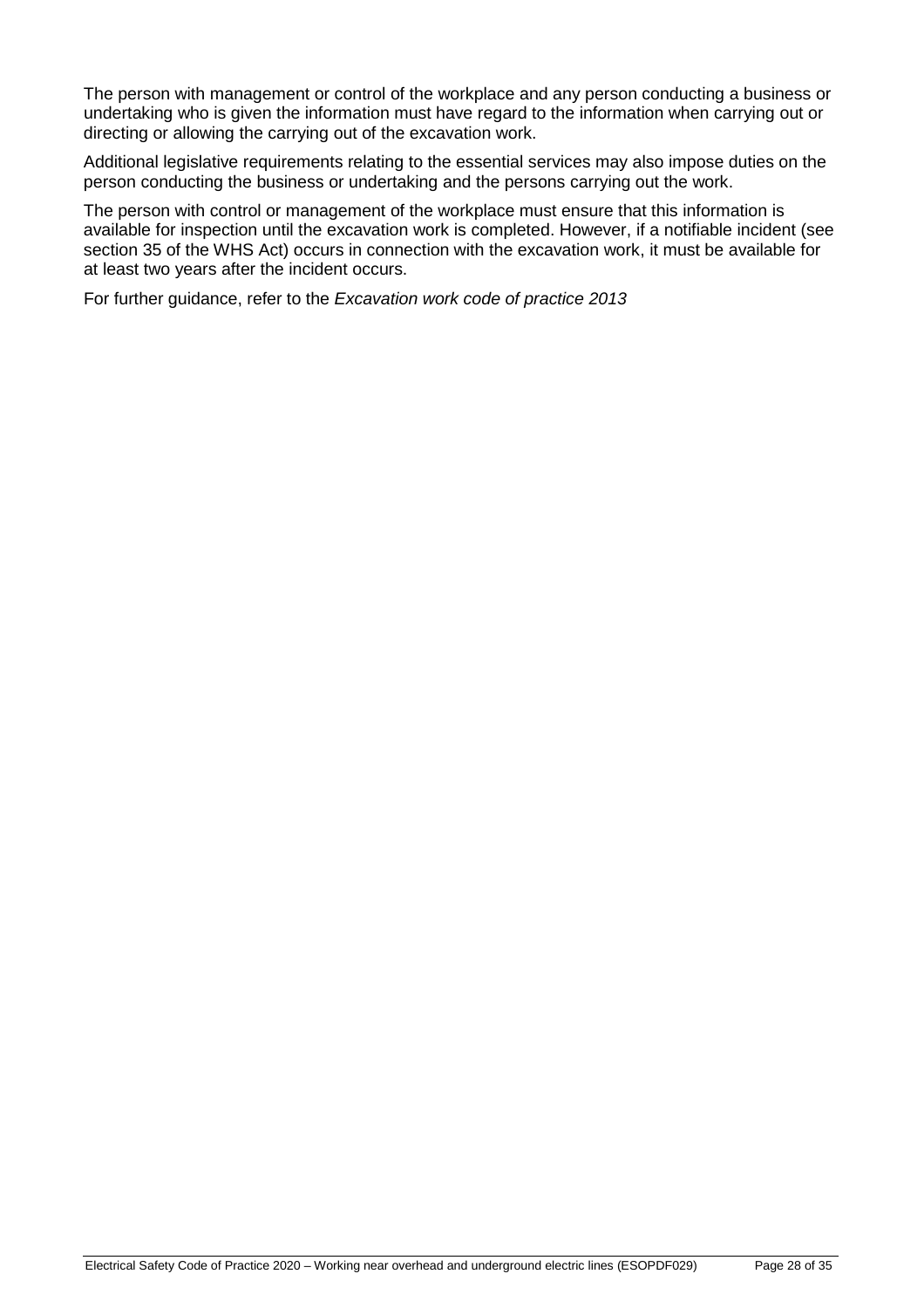# <span id="page-28-0"></span>Appendix A–Meaning of key terms

*Another safe system*, for the operation of operating plant, means a system of work that—

- (a) has been developed in consultation with persons who are broadly representative of industrial organisations of employees whose members commonly operate operating plant of the operating plant's type; and
- (b) provides, for persons and property, the same level of electrical safety as, or a greater level of electrical safety than, the level of electrical safety provided with a safety observer.

#### *Authorised person*, see Chapter 3.4 of this Code.

**Competent person** (Schedule 9 of the ES Regulation), in relation to a task, means a person who has acquired, through training, qualifications, experience or a combination of these, the knowledge and skill to carry out the task.

*Note: for the purpose of working near overhead or underground electric lines, the competent person should have sufficient knowledge about relevant Australian Standards, relevant codes of practice, and other relevant legislation.*

*Earthed* means connected to the general mass of the earth (see Schedule 9 of the ES Regulation).

**Elevating work platform** means a telescoping device, scissor device, or articulating device or any combination of those devices used to move and position personnel, equipment and materials to and from or at work locations above or below the support surface.

*Essential services* (Schedule 19 of the WHS Regulation) means the supply of:

- (a) gas, water, sewerage, telecommunications, electricity and similar services
- (b) chemicals, fuel and refrigerant in pipes or lines.

**Excavation** (Schedule 19 of the WHS Regulation) means a trench, tunnel or shaft, but does not include:

- (a) a mine
- (b) a water bore to which the *Water Act 2000* applies

(c) a trench for use as a place of interment.

*Excavation work* (Schedule 19 of the WHS Regulation) means work to:

- (a) make an excavation; or
- (b) fill or partly fill an excavation.

*Exclusion zone*, see Chapter 3.2 of this Code.

*High voltage* (Schedule 2 of the ES Act) means voltage greater than low voltage.

*Instructed person*, see Chapter 3.4 of this Code.

*Low voltage* (Schedule 2 of the ES Act) means voltage greater than extra low voltage, but not more than 1000V AC RMS or 1500V ripple-free DC.

*Operating plant*, see Chapter 4.1 of this Code.

*Safety observer*, see Chapter 3.4 of this Code.

*Tiger tails (Torapoli pipes)* are plastic pipe type cable covers, used as a warning to visually indicate the position of overhead power lines or stay wires. Tiger tails do not insulate wires.

*Underground essential services* (Section 304(7) of the WHS Regulation) means essential services that use pipes, cables or other associated plant located underground.

*Underground essential services information* (Section 304(7) of the WHS Regulation), in relation to proposed excavation work, means the following information about underground essential services that may be affected by the excavation:

- (a) the essential services that may be affected
- (b) the location, including the depth, of any pipes, cables or other plant associated with the affected essential services
- (c) any conditions on the proposed excavation work.

*Untrained person*, see Chapter 3.4 of this Code.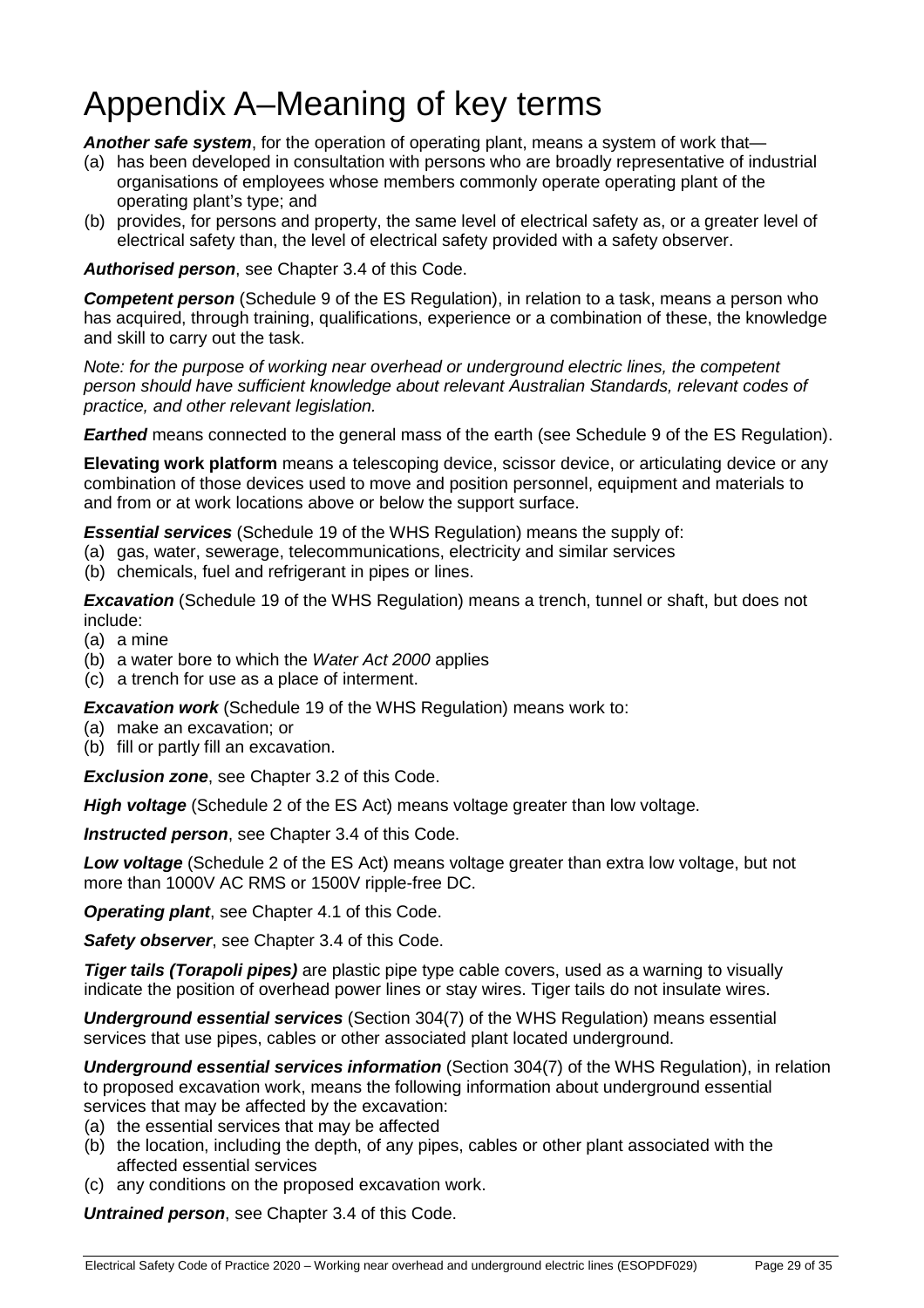## <span id="page-29-0"></span>Appendix B–Exclusion zones for overhead electric lines

These tables are reproductions from Schedule 2, Parts 2 and 3 of the ES Regulation*.*

#### **Part 2 - Overhead uninsulated (exposed) electric lines**

#### **Division 1 - Exclusion zones for untrained persons**

| <b>Nominal phase to</b><br>phase voltage of<br>overhead uninsulated<br>electric line                             | <b>Untrained</b><br>person for<br>the electric<br>line (mm) | <b>Operating plant</b><br>operated by<br>untrained person for<br>the electric line (mm) | Vehicle operated by<br>untrained person for<br>the electric line (mm) |
|------------------------------------------------------------------------------------------------------------------|-------------------------------------------------------------|-----------------------------------------------------------------------------------------|-----------------------------------------------------------------------|
| low voltage (with<br>consultation with<br>person in control of<br>exposed electric line)                         | 1000                                                        | 3000                                                                                    | 600                                                                   |
| low voltage (without<br>consultation with<br>person in control of<br>exposed electric line)                      | 3000                                                        | 3000                                                                                    | 600                                                                   |
| above low voltage, up<br>to 33kV (with<br>consultation with<br>person in control of<br>exposed electric line)    | 2000                                                        | 3000                                                                                    | 900                                                                   |
| above low voltage, up<br>to 33kV (without<br>consultation with<br>person in control of<br>exposed electric line) | 3000                                                        | 3000                                                                                    | 900                                                                   |
| above 33kV up to<br>132kV                                                                                        | 3000                                                        | 3000                                                                                    | 2100                                                                  |
| above 132kV up to<br>220kV                                                                                       | 4500                                                        | 6000                                                                                    | 2900                                                                  |
| above 220kV up to<br>275kV                                                                                       | 5000                                                        | 6000                                                                                    | 2900                                                                  |
| above 275kV up to<br>330kV                                                                                       | 6000                                                        | 6000                                                                                    | 3400                                                                  |
| above 330kV up to<br>500kV                                                                                       | 6000                                                        | 8000                                                                                    | 4400                                                                  |
| Nominal pole to earth<br>dc voltage of<br>exposed electric line                                                  | <b>Untrained</b><br>person tor<br>the electric<br>line (mm) | <b>Operating plant</b><br>operated by<br>untrained person for<br>the electric line (mm) | Vehicle operated by<br>untrained person for<br>the electric line (mm) |
| $+/- 25kV$                                                                                                       | 3000                                                        | 3000                                                                                    | 900                                                                   |
| $+/- 85kV$                                                                                                       | 3000                                                        | 3000                                                                                    | 2100                                                                  |
| $+/- 150kV$                                                                                                      | 3000                                                        | 3000                                                                                    | 2100                                                                  |
| $+/- 270kV$                                                                                                      | 4500                                                        | 6000                                                                                    | 2900                                                                  |
| $+/- 350kV$                                                                                                      | 5000                                                        | 6000                                                                                    | 2900                                                                  |
| $+/- 400kV$                                                                                                      | 6000                                                        | 6000                                                                                    | 3400                                                                  |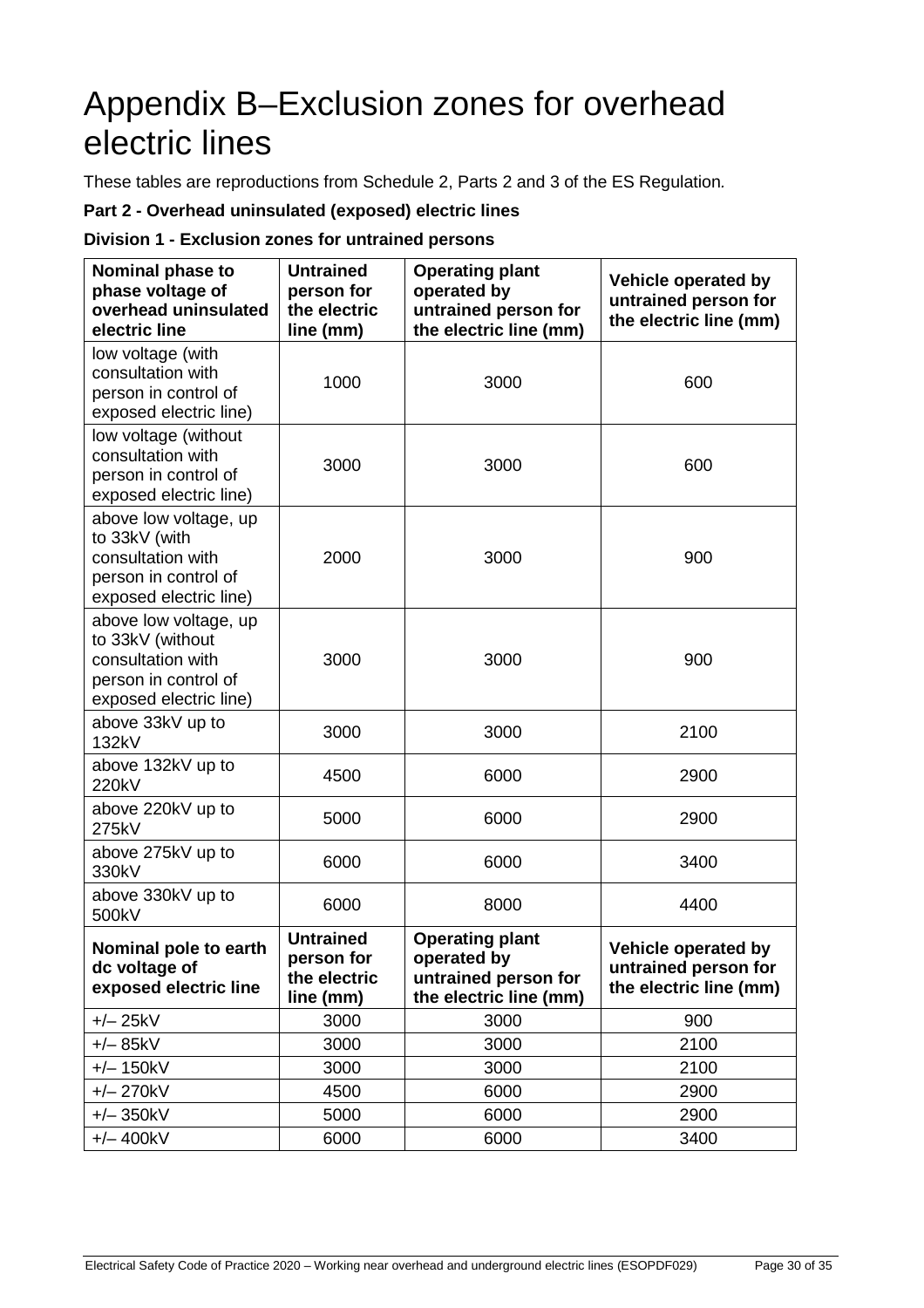#### **Part 2 - Overhead uninsulated (exposed) electric lines**

| <b>Nominal phase</b><br>to phase voltage<br>of overhead<br>uninsulated<br>electric line | <b>Authorised</b><br>person or<br>instructed person<br>for the electric<br>line (mm) | <b>Operating plant operated</b><br>by authorised person or<br>instructed person for the<br>electric line, with safety<br>observer or another safe<br>system (mm) | <b>Vehicle operated</b><br>by authorised<br>person or<br>instructed person<br>for the electric<br>line (mm) |
|-----------------------------------------------------------------------------------------|--------------------------------------------------------------------------------------|------------------------------------------------------------------------------------------------------------------------------------------------------------------|-------------------------------------------------------------------------------------------------------------|
| low voltage                                                                             | (No exclusion zone<br>prescribed)                                                    | 1000                                                                                                                                                             | 600                                                                                                         |
| above low<br>voltage, up to<br>33kV                                                     | 700                                                                                  | 1200                                                                                                                                                             | 700                                                                                                         |
| above 33kV up to<br>50kV                                                                | 750                                                                                  | 1300                                                                                                                                                             | 750                                                                                                         |
| above 50kV up to<br>66kV                                                                | 1000                                                                                 | 1400                                                                                                                                                             | 1000                                                                                                        |
| above 66kV up to<br>110 <sub>k</sub> V                                                  | 1000                                                                                 | 1800                                                                                                                                                             | 1000                                                                                                        |
| above 110kV up<br>to 132kV                                                              | 1200                                                                                 | 1800                                                                                                                                                             | 1200                                                                                                        |
| above 132kV up<br>to 220kV                                                              | 1800                                                                                 | 2400                                                                                                                                                             | 1800                                                                                                        |
| above 220kV up<br>to 275kV                                                              | 2300                                                                                 | 3000                                                                                                                                                             | 2300                                                                                                        |
| above 275kV up<br>to 330kV                                                              | 3000                                                                                 | 3700                                                                                                                                                             | 3000                                                                                                        |
| above 330kV up<br>to 400kV                                                              | 3300                                                                                 | 4000                                                                                                                                                             | 3300                                                                                                        |
| above 400kV up<br>to 500kV                                                              | 3900                                                                                 | 4600                                                                                                                                                             | 3900                                                                                                        |
| Nominal pole to<br>earth dc voltage<br>of exposed<br>electric line                      | <b>Authorised</b><br>person or<br>instructed person<br>for the electric<br>line (mm) | <b>Operating plant operated</b><br>by authorised person or<br>instructed person for the<br>electric line, with safety<br>observer or another safe<br>system (mm) | <b>Vehicle operated</b><br>by authorised<br>person or<br>instructed person<br>for the electric<br>line (mm) |
| $+/- 25kV$                                                                              | 700                                                                                  | 1200                                                                                                                                                             | 700                                                                                                         |
| $+/- 85kV$                                                                              | 1000                                                                                 | 1800                                                                                                                                                             | 1000                                                                                                        |
| $+/- 150kV$                                                                             | 1200                                                                                 | 1800                                                                                                                                                             | 1200                                                                                                        |
| $+/- 270kV$                                                                             | 1800                                                                                 | 2400                                                                                                                                                             | 1800                                                                                                        |
| $+/- 350kV$                                                                             | 2500                                                                                 | 3200                                                                                                                                                             | 2500                                                                                                        |
| $+/- 400kV$                                                                             | 2900                                                                                 | 3600                                                                                                                                                             | 2900                                                                                                        |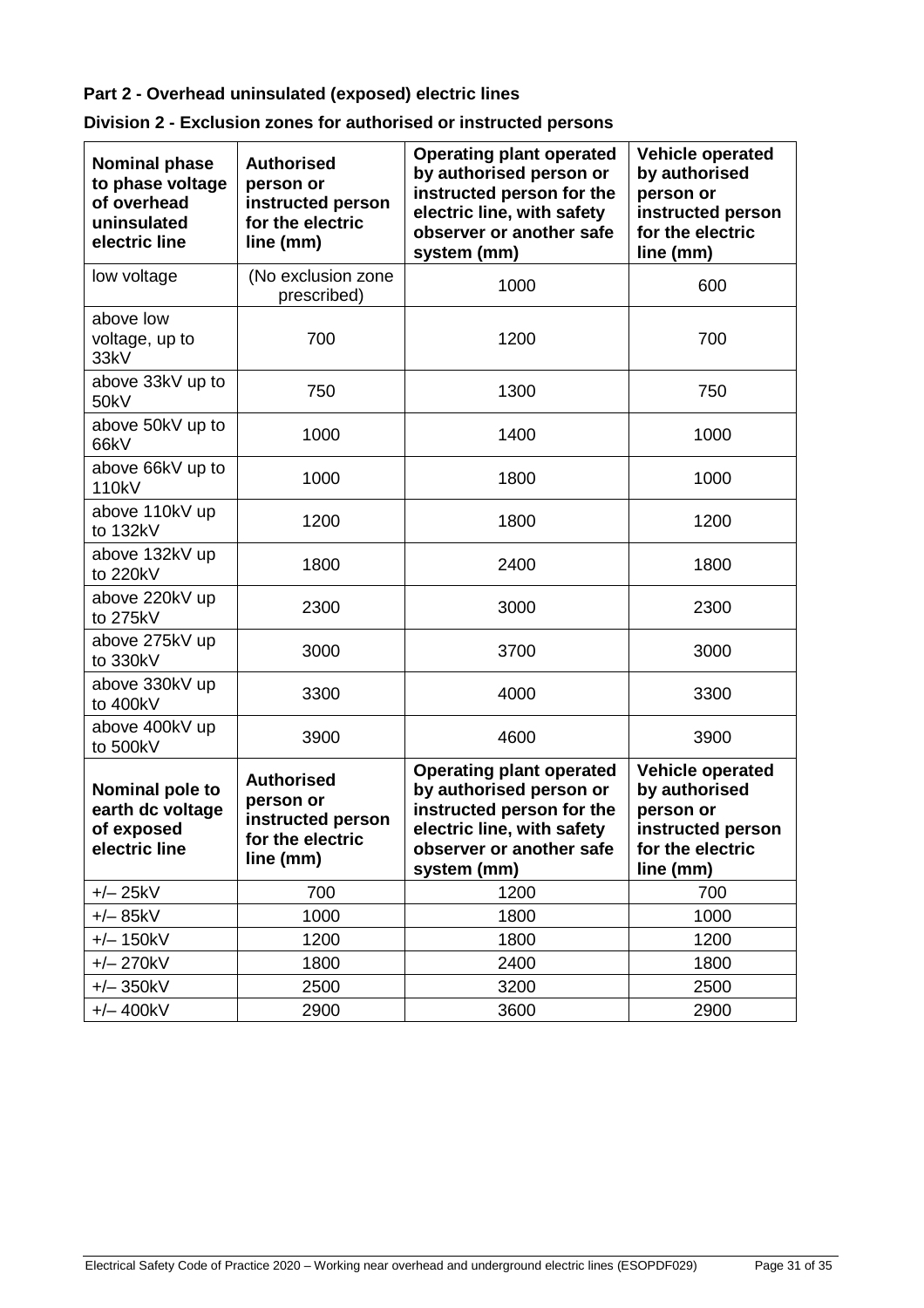#### **Part 3 - Overhead insulated electric lines**

| Nominal phase to<br>phase voltage of<br>overhead insulated<br>electric line                                                         | <b>Untrained</b><br>person for the<br>electric line<br>(mm) | <b>Operating plant</b><br>operated by<br>untrained person for<br>the electric line (mm) | <b>Vehicle operated</b><br>by untrained<br>person for the<br>electric line (mm) |
|-------------------------------------------------------------------------------------------------------------------------------------|-------------------------------------------------------------|-----------------------------------------------------------------------------------------|---------------------------------------------------------------------------------|
| low voltage (with<br>consultation with, and<br>with insulation verified<br>by, an authorised person<br>for the electric line)       | (No exclusion<br>zone<br>prescribed)                        | 1000                                                                                    | 300                                                                             |
| low voltage (without<br>consultation with, and<br>without insulation verified<br>by, an authorised person<br>for the electric line) | 3000                                                        | 3000                                                                                    | 600                                                                             |
| above low voltage, up to<br>33kV (with consultation<br>with person in control of<br>electric line)                                  | 2000                                                        | 3000                                                                                    | 900                                                                             |
| above low voltage, up to<br>33kV (without<br>consultation with person<br>in control of electric line)                               | 3000                                                        | 3000                                                                                    | 900                                                                             |
| above 33kV up to 66kV                                                                                                               | 3000                                                        | 3000                                                                                    | 2100                                                                            |
| Nominal pole to earth<br>dc voltage of electric<br>line                                                                             | <b>Untrained</b><br>person for the<br>electric line<br>(mm) | <b>Operating plant</b><br>operated by<br>untrained person for<br>the electric line (mm) | <b>Vehicle operated</b><br>by untrained<br>person for the<br>electric line (mm) |
| $+/- 25kV$                                                                                                                          | 3000                                                        | 3000                                                                                    | 900                                                                             |
| $+/- 85kV$                                                                                                                          | 3000                                                        | 3000                                                                                    | 2100                                                                            |

|  | Division 1 - Exclusion zones for untrained persons |  |  |  |
|--|----------------------------------------------------|--|--|--|
|--|----------------------------------------------------|--|--|--|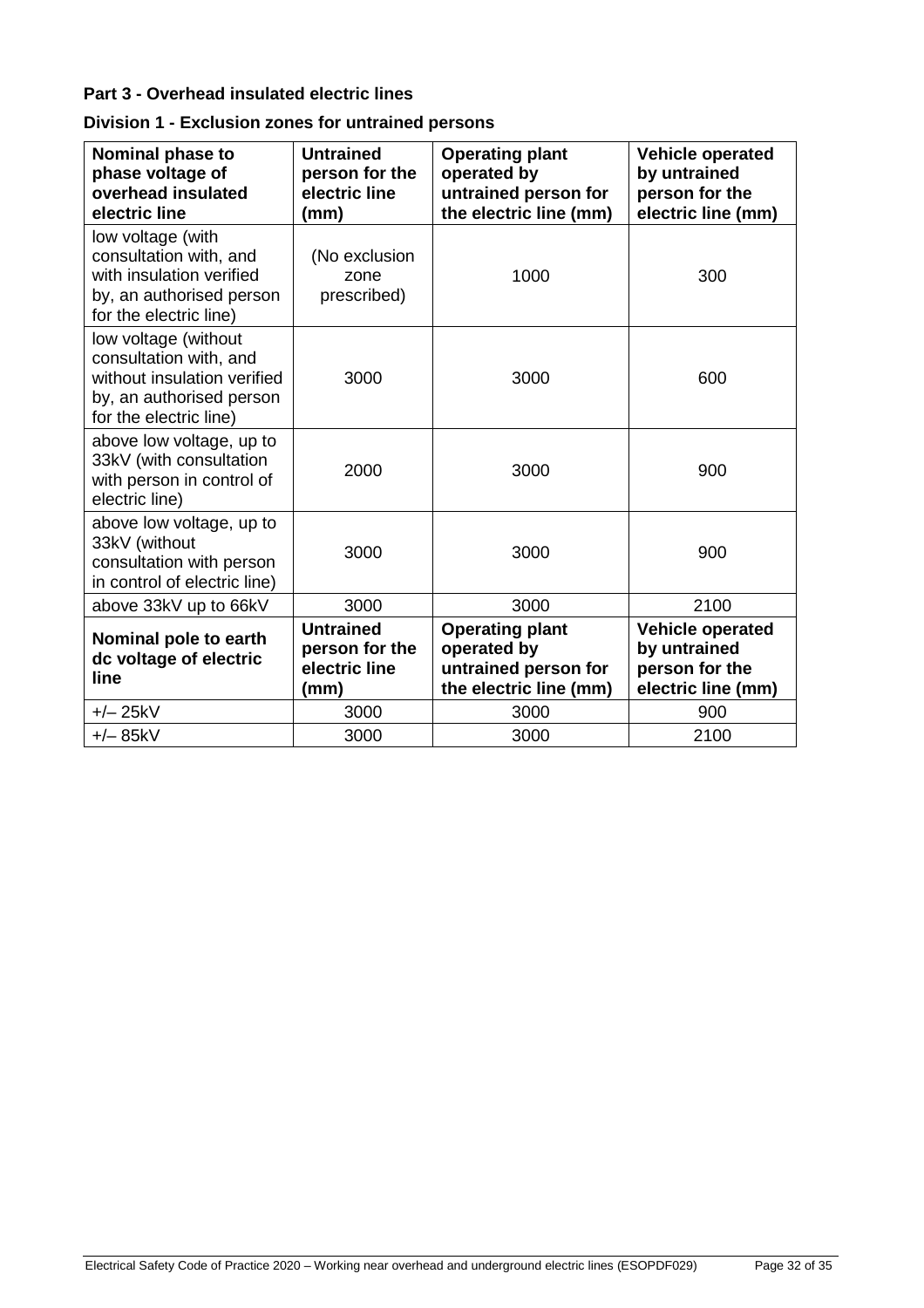#### **Part 3 - Overhead insulated electric lines**

| Nominal phase to<br>phase voltage of<br>overhead insulated<br>electric line                                                                                                    | <b>Authorised</b><br>person or<br>instructed<br>person for<br>the electric<br>line (mm) | <b>Operating plant operated</b><br>by authorised person or<br>instructed person for the<br>electric line, with safety<br>observer or another safe<br>system (mm) | Vehicle operated<br>by authorised<br>person or<br>instructed person<br>for the electric<br>line (mm)        |
|--------------------------------------------------------------------------------------------------------------------------------------------------------------------------------|-----------------------------------------------------------------------------------------|------------------------------------------------------------------------------------------------------------------------------------------------------------------|-------------------------------------------------------------------------------------------------------------|
| low voltage (with<br>consultation with, and<br>with insulation verified<br>by, an authorised<br>person for the electric<br>line)                                               | (No exclusion<br>zone<br>prescribed)                                                    | (No exclusion zone<br>prescribed)                                                                                                                                | (No exclusion zone<br>prescribed)                                                                           |
| low voltage (without<br>consultation with, and<br>(No exclusion<br>without insulation<br>zone<br>verified by, an<br>prescribed)<br>authorised person for<br>the electric line) |                                                                                         | (No exclusion zone<br>prescribed)                                                                                                                                | 600                                                                                                         |
| above low voltage, up<br>to 33kV (with or without<br>consultation with<br>person in control of<br>electric line)                                                               | 700                                                                                     | 700                                                                                                                                                              | 700                                                                                                         |
| above 33kV up to 50kV                                                                                                                                                          | 750                                                                                     | 750                                                                                                                                                              | 750                                                                                                         |
| above 50kV up to 66kV                                                                                                                                                          | 1000                                                                                    | 1000                                                                                                                                                             | 1000                                                                                                        |
| Nominal pole to earth<br>dc voltage of electric<br>line                                                                                                                        | <b>Authorised</b><br>person or<br>instructed<br>person for<br>the electric<br>line (mm) | <b>Operating plant operated</b><br>by authorised person or<br>instructed person for the<br>electric line, with safety<br>observer or another safe<br>system (mm) | <b>Vehicle operated</b><br>by authorised<br>person or<br>instructed person<br>for the electric<br>line (mm) |
| $+/- 25kV$                                                                                                                                                                     | 700                                                                                     | 700                                                                                                                                                              | 700                                                                                                         |
| $+/- 85kV$                                                                                                                                                                     | 1000                                                                                    | 1000                                                                                                                                                             | 1000                                                                                                        |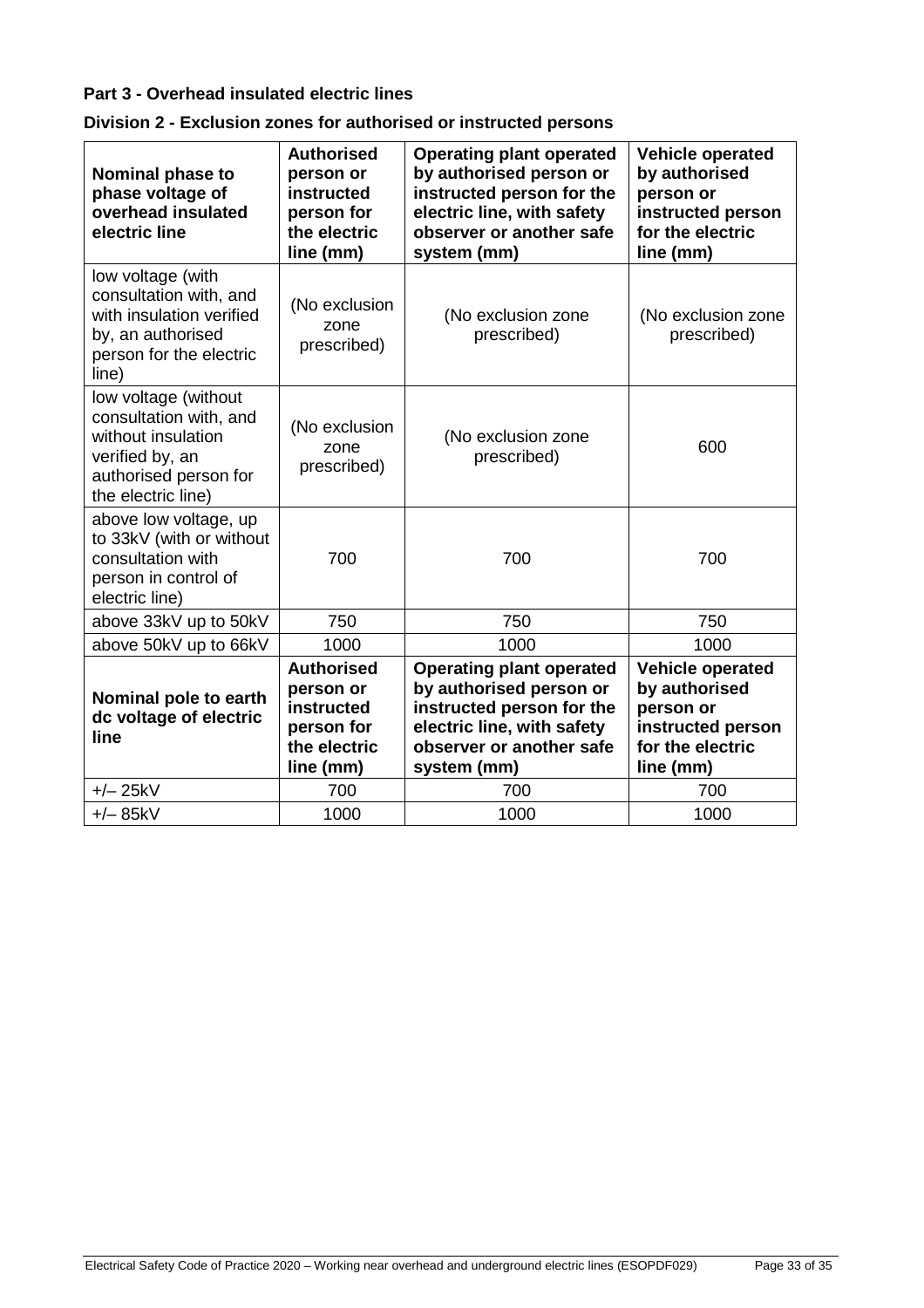## <span id="page-33-5"></span><span id="page-33-0"></span>Appendix C – Incidents involving live overhead electric lines

### <span id="page-33-1"></span>C.1 Mobile crane operation

A mobile crane contacted a 132,000 volt overhead electric line located adjacent to a worksite. At the time of the incident the crane driver had slewed the boom of the crane towards the line, which resulted in the lifting chains swinging outwards, contacting the line.

No persons were injured; however, the crane sustained extensive damage to the tyres, lifting rope and electrical system on the crane.

#### *Contributing factors*

Failure to:

- maintain exclusion zone distances for the line and take account of the possibility of the lifting chains swinging towards the lines when the crane was operated
- carry out an adequate risk assessment of the worksite and implement suitable control measures
- use a safety observer to observe the crane operations near the power lines.

### <span id="page-33-2"></span>C.2 Scaffolding work

A worker died and three apprentice roof plumbers were injured when attempting to move an 8.9 metre-high aluminium scaffold at a construction site. At the time of the incident the workers were moving the mobile scaffold over soft sand when the castor wheels located at the base of the scaffold sunk into the sand causing it to fall and contact 33,000 volt overhead electric lines that were located adjacent to the construction site.

#### *Contributing factors*

Failure to:

- carry out an adequate risk assessment of the worksite to account of the ground conditions at the worksite
- implement suitable control measures.

### <span id="page-33-3"></span>C.3 Farm machinery

A farmer operating a harvester on his property received a fatal electric shock when the raised delivery chute contacted 11,000 volt overhead electric lines. The farmer was aware of the lines and had previously warned others to stay clear.

#### *Contributing factors*

Failure to:

- maintain exclusion zone distances for the lines,
- carry out an adequate risk assessment of the worksite and implement suitable control measures to ensure exclusion zones were maintained.

### <span id="page-33-4"></span>C.4 Irrigation pipes on a rural property

While attempting to remove vermin from metal irrigation pipes, a farmer working in a field received a fatal electric shock when he raised an irrigation pipe, into 22,000-volt overhead lines above trying to shake out the vermin blocking the pipe. The line height was correct.

#### *Contributing factors*

Failure to:

- identify the risk of raising objects around the overhead electric lines,
- carry out a risk assessment of the worksite and implement suitable control measures.